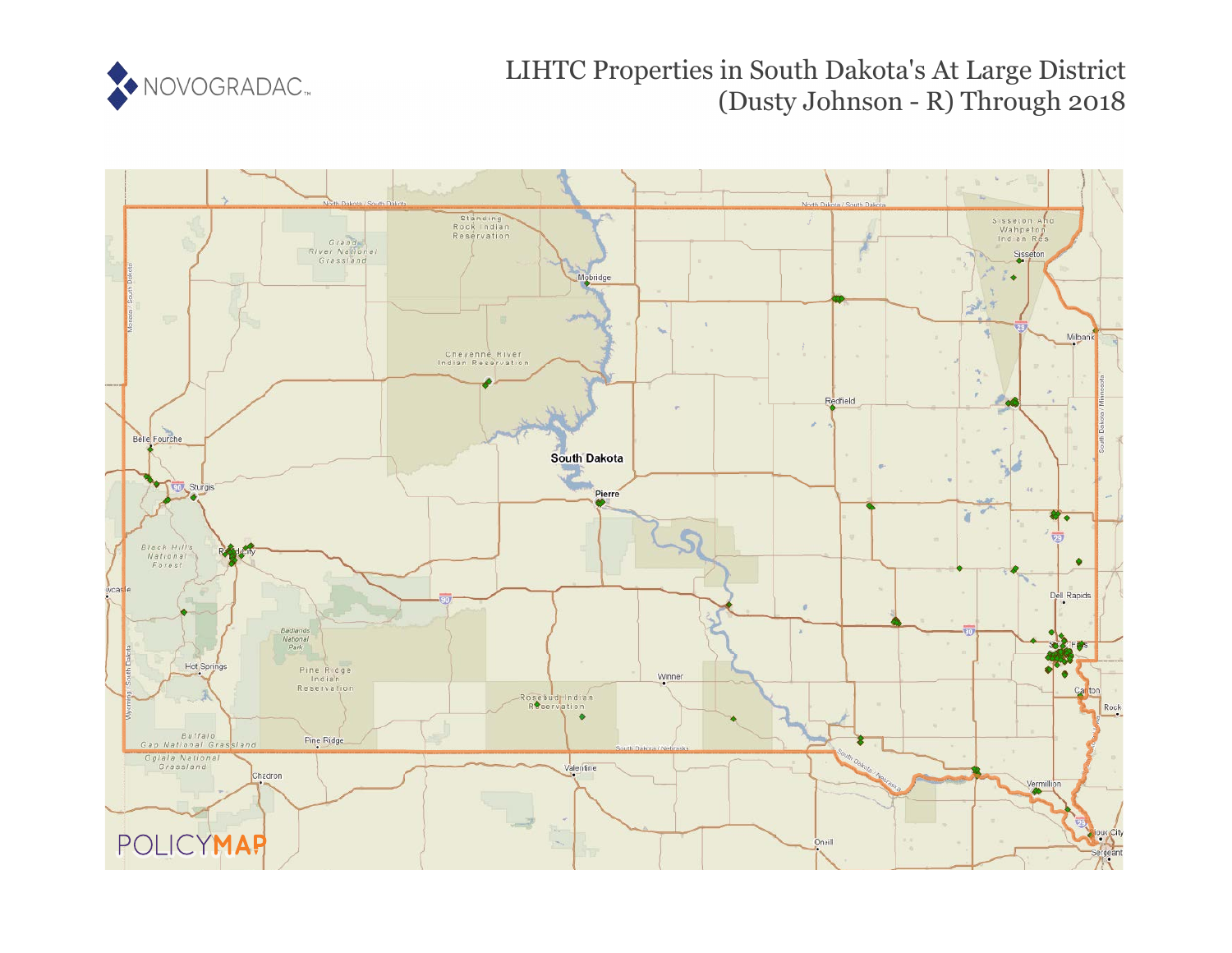| <b>Project Name</b>                           | <b>Address</b>                                           | City               | <b>State</b> | <b>Zip Code</b> | Nonprofit<br><b>Sponsor</b> | <b>Allocation</b><br>Year | <b>Annual</b><br><b>Allocated</b><br><b>Amount</b> | <b>Year Placed</b><br>in Service | <b>Construction Type</b>              | <b>Total</b><br>Units | Low<br><b>Income</b><br><b>Units</b> | <b>Rent or</b><br><b>Income</b><br>Ceiling | <b>Credit</b><br>Percentage             | Tax-<br><b>Exempt</b><br><b>Bond</b> | <b>HUD Multi-Family</b><br><b>Financing/Rental</b><br><b>Assistance</b> |
|-----------------------------------------------|----------------------------------------------------------|--------------------|--------------|-----------------|-----------------------------|---------------------------|----------------------------------------------------|----------------------------------|---------------------------------------|-----------------------|--------------------------------------|--------------------------------------------|-----------------------------------------|--------------------------------------|-------------------------------------------------------------------------|
| <b>JEFFERSON COURT</b>                        | 400 11TH ST NE                                           | <b>WATERTOWN</b>   | ${\rm SD}$   | 57201           | No                          | 2002                      | \$0\$                                              | 2003                             | Acquisition and Rehab 24              |                       | 24                                   |                                            | Both 30% and<br>70% present<br>value    | $\mathbf{N}\mathbf{o}$               |                                                                         |
| ROSE CREST TOWNHOMES                          | 3316 W RAMBLER PL                                        | <b>SIOUX FALLS</b> | ${\rm SD}$   | 57108           | $\rm No$                    | 2002                      | ${\bf S0}$                                         | 2003                             | New Construction                      | 77                    | 77                                   |                                            | 70 % present<br>value                   | $_{\rm No}$                          |                                                                         |
| <b>STONEBRIDGE APTS</b>                       | 22 EIGHTH AVE NE                                         | <b>WATERTOWN</b>   | SD           | 57201           | $\mathbf{No}$               | 2002                      | $\$0$                                              | 2003                             | Acquisition and Rehab 27              |                       | 27                                   |                                            | Both 30% and<br>70% present<br>value    | No                                   |                                                                         |
| TOWN SQUARE APTS, PHASE I                     | 505 W MAIN ST                                            | <b>VERMILLION</b>  | SD           | 57069           | Yes                         | 2001                      | \$0\$                                              | 2003                             | Acquisition and Rehab 40              |                       | 40                                   |                                            | Both 30% and<br>70% present<br>value    | No                                   |                                                                         |
| WEST POINTE TOWNHOMES<br>PHASE III            | 4302 W ANTELOPE DR SIOUX FALLS                           |                    | ${\bf SD}$   | 57107           | No                          | 2002                      | \$0\$                                              | 2003                             | New Construction                      | 20                    | 20                                   |                                            | 70 % present<br>value                   | $_{\rm No}$                          |                                                                         |
| <b>WESTERN HEIGHTS APTS</b>                   | 2201 W 46TH ST                                           | <b>SIOUX FALLS</b> | SD           | 57105           | No                          | 2001                      | \$0\$                                              | 2003                             | Both New Construction 79<br>and $A/R$ |                       | 79                                   |                                            | Both $30\%$ and<br>70% present<br>value | No                                   |                                                                         |
| <b>BUFFALO LODGES</b>                         | 305 BUFFALO AVE                                          | <b>EAGLE BUTTE</b> | SD           |                 | Yes                         | 2003                      | $\$0$                                              | 2004                             | <b>New Construction</b>               | 26                    | 26                                   |                                            | 70 % present<br>value                   | $\rm No$                             |                                                                         |
| <b>GOLDEN MANOR</b>                           | 620 N 11TH ST                                            | <b>SPEARFISH</b>   | SD           | 57783           | No                          | 2003                      | \$0\$                                              | 2004                             | Acquisition and Rehab 22              |                       | 22                                   |                                            | 70 % present<br>value                   | No                                   |                                                                         |
| HIGH POINTE TOWNHOMES I                       | 200 W HIGHPOINTE ST TEA                                  |                    | SD           | 57064           | Yes                         | 2003                      | $\$0$                                              | 2004                             | New Construction                      | 30                    | 30                                   |                                            | 70 % present<br>value                   | No                                   |                                                                         |
| HUNTER'S GATE TOWNHOMES<br>PHASE I            | 213 S CLIFF AVE                                          | <b>HARRISBURG</b>  | ${\rm SD}$   | 57032           | $\rm No$                    | 2003                      | $\$0$                                              | 2004                             | <b>New Construction</b>               | 30                    | $30\,$                               |                                            | 70 % present<br>value                   | $_{\rm No}$                          |                                                                         |
| <b>SOUTH CREEK VILLAGE</b>                    | 3150 OUTLOOK CIR                                         | <b>RAPID CITY</b>  | SD           | 57701           | No                          | 2002                      | $\$0$                                              | 2004                             | New Construction                      | 80                    | ${\bf 80}$                           |                                            | 70 % present<br>value                   | No                                   |                                                                         |
| STONEY CREEK TOWNHOMES II                     | $7405$ W STONEY CREEK $$\,\, \rm{SIOUX}$ FALLS $\rm{ST}$ |                    | ${\rm SD}$   | 57106           | No                          | 2003                      | ${\bf S0}$                                         | 2004                             | <b>New Construction</b>               | 36                    | 36                                   |                                            | 70 % present<br>value                   | $_{\rm No}$                          |                                                                         |
| TRAIL VIEW ESTATES II                         | 1125 CROOK ST                                            | <b>CUSTER</b>      | $\rm SD$     | 57730           | Yes                         | 2003                      | \$0\$                                              | 2004                             | New Construction                      | 16                    | 16                                   |                                            | 30 % present<br>value                   | $\rm No$                             |                                                                         |
| <b>ARROW RIDGE TOWNHOMES</b>                  | 1720 S MULBERRY AVE BRANDON                              |                    | SD           | 57005           | No                          | 2004                      | ${\bf S0}$                                         | 2005                             | New Construction                      | 35                    | 35                                   |                                            | 70 % present<br>value                   | $_{\rm No}$                          |                                                                         |
| <b>NORTHERN HEIGHTS</b><br><b>DEVELOPMENT</b> | 1208 E 70TH ST N                                         | <b>SIOUX FALLS</b> | SD           | 57104           | No                          | 2004                      | \$0\$                                              | 2005                             | <b>New Construction</b>               | 50                    | 50                                   |                                            | 70 % present<br>value                   | No                                   |                                                                         |

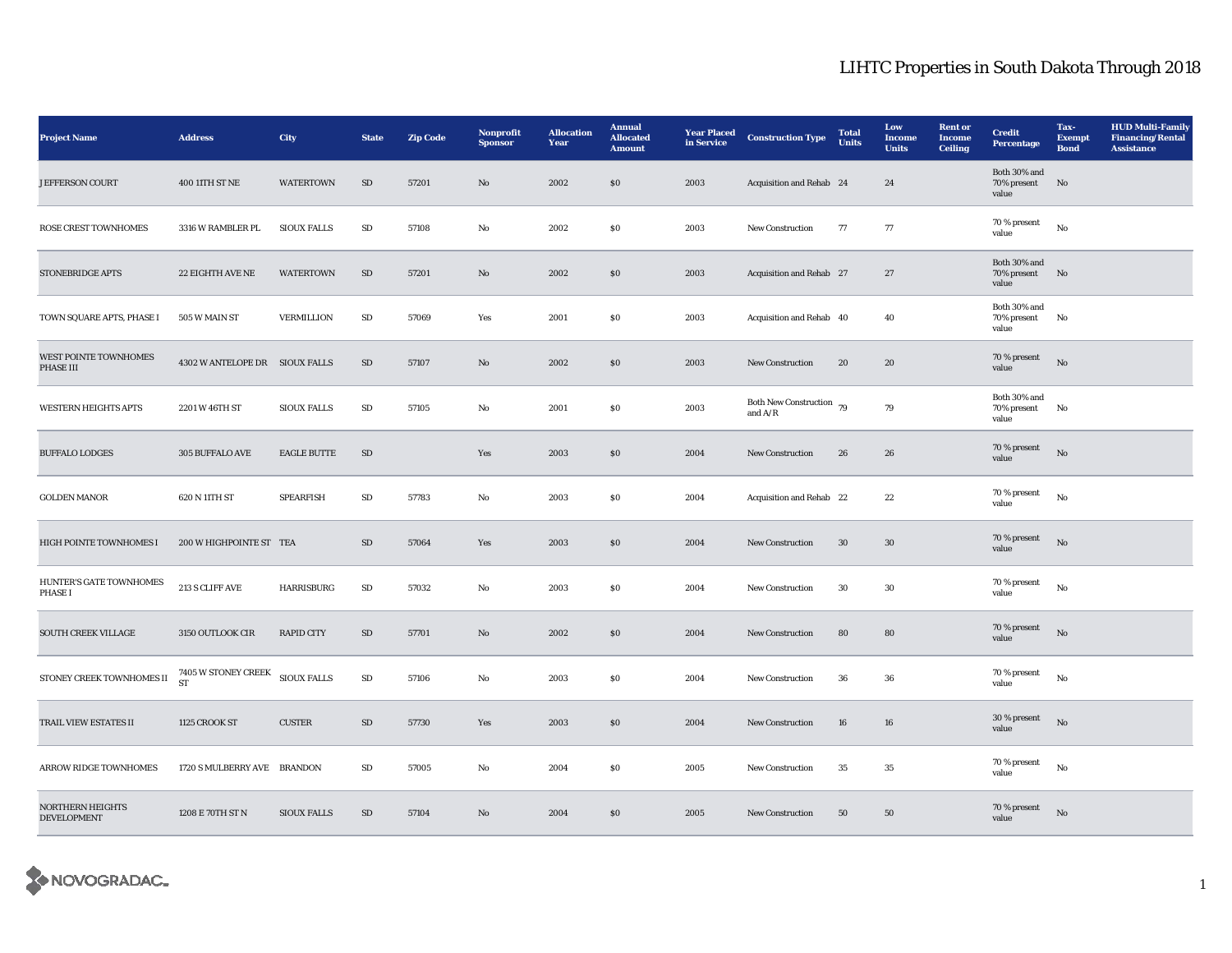| <b>Project Name</b>                          | <b>Address</b>                                 | <b>City</b>        | <b>State</b> | <b>Zip Code</b> | Nonprofit<br><b>Sponsor</b> | <b>Allocation</b><br>Year | <b>Annual</b><br><b>Allocated</b><br><b>Amount</b> | <b>Year Placed</b><br>in Service | <b>Construction Type</b>              | <b>Total</b><br><b>Units</b> | Low<br><b>Income</b><br><b>Units</b> | <b>Rent or</b><br>Income<br><b>Ceiling</b> | <b>Credit</b><br><b>Percentage</b>   | Tax-<br><b>Exempt</b><br><b>Bond</b> | <b>HUD Multi-Family</b><br><b>Financing/Rental</b><br><b>Assistance</b> |
|----------------------------------------------|------------------------------------------------|--------------------|--------------|-----------------|-----------------------------|---------------------------|----------------------------------------------------|----------------------------------|---------------------------------------|------------------------------|--------------------------------------|--------------------------------------------|--------------------------------------|--------------------------------------|-------------------------------------------------------------------------|
| PRAIRIE VILLAGE SENIOR APTS 4907 E 41ST ST   |                                                | <b>SIOUX FALLS</b> | $\rm SD$     | 57110           | No                          | 2003                      | \$0                                                | 2005                             | <b>New Construction</b>               | 48                           | 48                                   |                                            | 70 % present<br>value                | No                                   |                                                                         |
| WILLIAMSBURG TOWNHOMES<br>PHASE I            | 625 S WHEATLAND AVE SIOUX FALLS                |                    | $\rm SD$     | 57106           | $\mathbf{No}$               | 2004                      | S <sub>0</sub>                                     | 2005                             | New Construction                      | 53                           | 53                                   |                                            | 70 % present<br>value                | No                                   |                                                                         |
| <b>CATHEDRAL HEIGHTS</b>                     | 720 W FIFTH ST                                 | <b>SIOUX FALLS</b> | ${\rm SD}$   | 57104           | Yes                         | 2006                      | \$120,832                                          | 2006                             | <b>New Construction</b>               | 31                           | 18                                   | 60% AMGI                                   | 70 % present<br>value                | $_{\rm No}$                          |                                                                         |
| <b>DRIFTWOOD ESTATES</b>                     | <b>420 E FAIRLANE DR</b>                       | <b>RAPID CITY</b>  | SD           | 57701           | Yes                         | 2005                      | \$284,094                                          | 2006                             | Acquisition and Rehab 59              |                              | 59                                   | 60% AMGI                                   | Both 30% and<br>70% present<br>value | No                                   | Yes                                                                     |
| <b>FALLS VIEW</b>                            | 313 W SECOND ST                                | <b>SIOUX FALLS</b> | SD           | 57104           | No                          | 2005                      | \$114,123                                          | 2006                             | Acquisition and Rehab 47              |                              | 47                                   | 60% AMGI                                   | Both 30% and<br>70% present<br>value | No                                   |                                                                         |
| <b>CAYMAN COURT</b>                          | 4101 W CAYMAN ST                               | <b>SIOUX FALLS</b> | ${\rm SD}$   | 57107           | Yes                         | 2005                      | \$169,101                                          | 2006                             | <b>New Construction</b>               | $\bf 24$                     | 24                                   | 60% AMGI                                   | 70 % present<br>value                | $_{\rm No}$                          |                                                                         |
| PINE CREST VILLAGE                           | 702 ELDENE LN                                  | <b>RAPID CITY</b>  | ${\rm SD}$   | 57701           | $\rm No$                    | 2004                      | \$334,663                                          | 2006                             | New Construction                      | 48                           | 48                                   | 60% AMGI                                   | 70 % present<br>value                | $_{\rm No}$                          |                                                                         |
| <b>FALLS TERRACE APTS</b>                    | 1209 S MAJESTIC VIEW<br>$\mathbf{P}\mathbf{L}$ | SIOUX FALLS        | ${\rm SD}$   | 57103           | $\rm No$                    | Insufficient<br>Data      | \$449,951                                          | 2006                             | New Construction                      | 62                           | $\bf{62}$                            | 60% AMGI                                   | 70 % present<br>value                | $\rm No$                             |                                                                         |
| <b>NORTHERN HEIGHTS (SIOUX</b><br>FALLS)     | 1208 E 71ST ST N                               | <b>SIOUX FALLS</b> | $\rm SD$     | 57104           | Yes                         | Insufficient<br>Data      | \$396,378                                          | 2006                             | Acquisition and Rehab 96              |                              | 96                                   | 60% AMGI                                   | Both 30% and<br>70% present<br>value | No                                   |                                                                         |
| <b>NORTHERN HEIGHTS - TC</b><br>(RAPID CITY) | 908 EXPLORER ST                                | <b>RAPID CITY</b>  | SD           | 57701           | Yes                         | 2005                      | \$393,088                                          | 2006                             | Both New Construction 96<br>and $A/R$ |                              | 96                                   | 60% AMGI                                   | Both 30% and<br>70% present<br>value | No                                   | Yes                                                                     |
| <b>ARBORDALE APTS</b>                        | 2311 FLAG MOUNTAIN<br>DR                       | PIERRE             | ${\rm SD}$   | 57501           | Yes                         | 2006                      | \$95,531                                           | 2007                             | Acquisition and Rehab 24              |                              | 24                                   | 60% AMGI                                   | Both 30% and<br>70% present<br>value | No                                   |                                                                         |
| <b>CATHEDRAL SQUARE APTS</b>                 | 501 N DAVISON ST                               | <b>MITCHELL</b>    | ${\rm SD}$   | 57301           | $\mathbf{No}$               | 2005                      | \$252,934                                          | 2007                             | Acquisition and Rehab 80              |                              | 80                                   | 60% AMGI                                   | Both 30% and<br>70% present<br>value | No                                   |                                                                         |
| <b>EAGLE RIDGE</b>                           | 274 BALD EAGLE LN                              | <b>RAPID CITY</b>  | SD           | 57701           | No                          | Insufficient<br>Data      | \$674,883                                          | 2007                             | New Construction                      | 96                           | 96                                   | $60\%$ AMGI                                | 70 % present<br>value                | $_{\rm No}$                          |                                                                         |
| <b>EDGEWOOD ESTATES</b>                      | 831 KIMBERLY CIR                               | <b>RAPID CITY</b>  | SD           | 57701           | $\mathbf{No}$               | 2005                      | \$328,221                                          | 2007                             | New Construction                      | 48                           | 48                                   | 60% AMGI                                   | 70 % present<br>value                | No                                   |                                                                         |
| <b>FOOTHILLS EAST APTS</b>                   | 302 PARKER DR                                  | <b>BOX ELDER</b>   | ${\rm SD}$   | 57719           | No                          | 2008                      | \$242,655                                          | 2007                             | Acquisition and Rehab 72              |                              | 71                                   | 60% AMGI                                   | Both 30% and<br>70% present<br>value | No                                   |                                                                         |

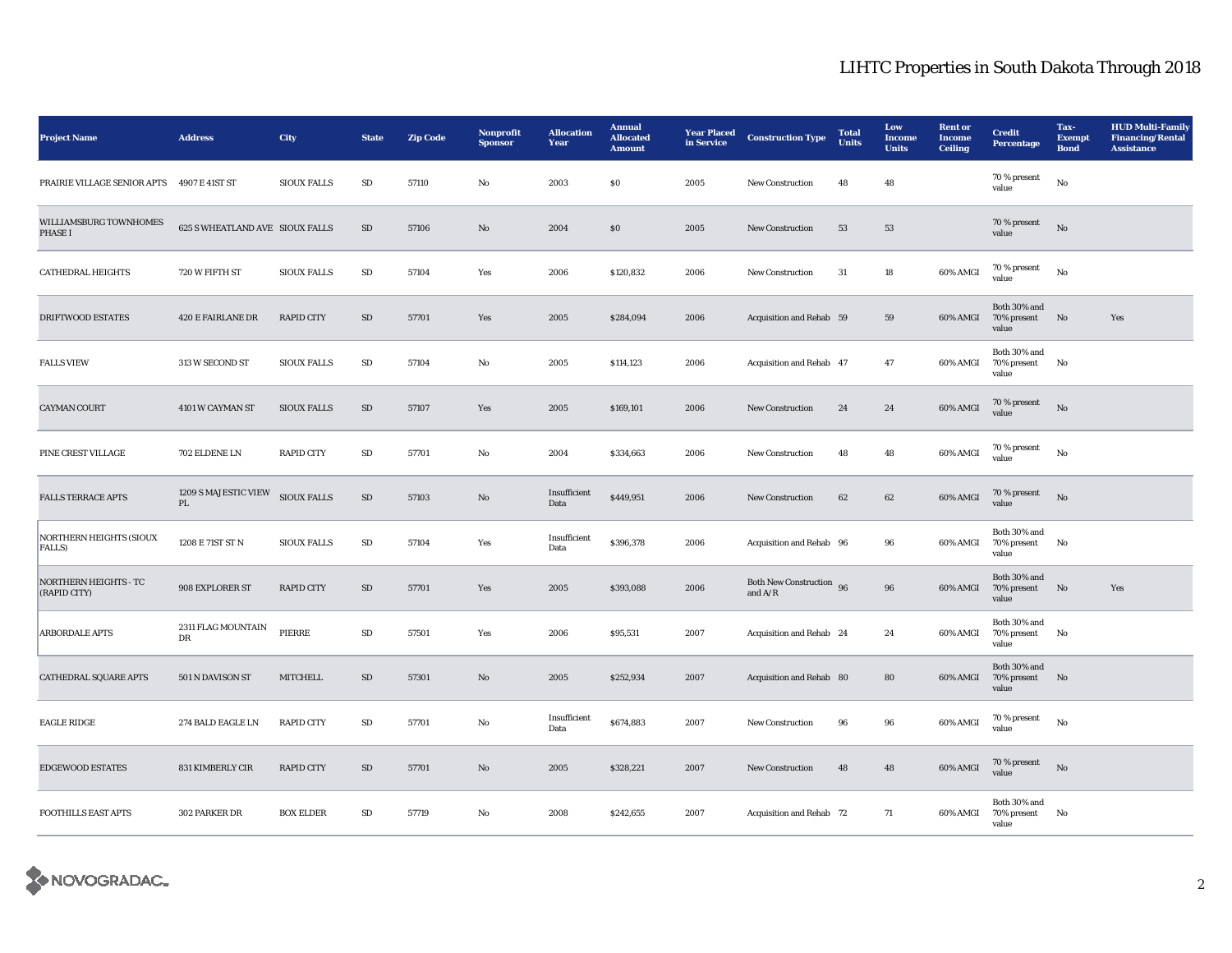| <b>Project Name</b>                                     | <b>Address</b>                     | <b>City</b>        | <b>State</b> | <b>Zip Code</b> | Nonprofit<br><b>Sponsor</b> | <b>Allocation</b><br>Year | <b>Annual</b><br><b>Allocated</b><br><b>Amount</b> | <b>Year Placed</b><br>in Service | <b>Construction Type</b> | <b>Total</b><br><b>Units</b> | Low<br>Income<br><b>Units</b> | <b>Rent or</b><br>Income<br><b>Ceiling</b> | <b>Credit</b><br><b>Percentage</b>      | Tax-<br><b>Exempt</b><br><b>Bond</b> | <b>HUD Multi-Family</b><br><b>Financing/Rental</b><br><b>Assistance</b> |
|---------------------------------------------------------|------------------------------------|--------------------|--------------|-----------------|-----------------------------|---------------------------|----------------------------------------------------|----------------------------------|--------------------------|------------------------------|-------------------------------|--------------------------------------------|-----------------------------------------|--------------------------------------|-------------------------------------------------------------------------|
| <b>GREENRIDGE APTS</b>                                  | 1500 N KIMBALL ST                  | <b>MITCHELL</b>    | SD           | 57301           | No                          | 2005                      | \$137,573                                          | 2007                             | Acquisition and Rehab 48 |                              | 48                            | 60% AMGI                                   | Both 30% and<br>70% present<br>value    | No                                   |                                                                         |
| HIGH POINTE TOWNHOMES II                                | 100 W HIGHPOINTE ST TEA            |                    | SD           | 57064           | Yes                         | Insufficient<br>Data      | \$242,011                                          | 2007                             | New Construction         | 30                           | 30                            | 60% AMGI                                   | 70 % present<br>value                   | No                                   |                                                                         |
| HUNTERS GATE TOWNHOMES I 113 S CLIFF AVE                |                                    | <b>HARRISBURG</b>  | ${\rm SD}$   | 57032           | $\mathbf{No}$               | 2007                      | \$241,411                                          | 2007                             | New Construction         | 30                           | $\bf 29$                      | 60% AMGI                                   | 70 % present<br>value                   | $_{\rm No}$                          |                                                                         |
| <b>NORTHERN HEIGHTS</b><br><b>DEVELOPMENT II</b>        | 6308 N BOULDER AVE SIOUX FALLS     |                    | $\rm SD$     | 57104           | $\rm No$                    | 2007                      | \$308,705                                          | 2007                             | New Construction         | 36                           | 36                            | 60% AMGI                                   | 70 % present<br>value                   | $_{\rm No}$                          |                                                                         |
| <b>RAPID CREEK APTS</b>                                 | 1100 ANAMOSA ST                    | <b>RAPID CITY</b>  | ${\bf SD}$   | 57701           | No                          | 2005                      | \$542,777                                          | 2007                             | <b>New Construction</b>  | 54                           | 54                            | 60% AMGI                                   | 70 % present<br>value                   | $\rm No$                             |                                                                         |
| <b>SOUTH CLIFF FALLS APTS &amp;</b><br><b>TOWNHOMES</b> | 800 S CLIFF AVE                    | <b>HARRISBURG</b>  | ${\rm SD}$   | 57032           | Yes                         | 2005                      | \$313,703                                          | 2007                             | New Construction         | 44                           | 43                            | 60% AMGI                                   | $70$ % present<br>value                 | No                                   |                                                                         |
| WILLIAMSBURG TOWNHOMES<br>PHASE II                      | 509 S WHEATLAND AVE SIOUX FALLS    |                    | $\rm SD$     | 57106           | No                          | 2007                      | \$417,726                                          | 2007                             | New Construction         | 56                           | 56                            | 60% AMGI                                   | $70\,\%$ present<br>value               | $\rm No$                             |                                                                         |
| <b>APPLE CREEK</b>                                      | 2900 DOUGLAS AVE                   | YANKTON            | SD           | 57078           | No                          | 2008                      | \$398,919                                          | 2008                             | New Construction         | 43                           | 43                            | 60% AMGI                                   | 70 % present<br>value                   | $\rm No$                             |                                                                         |
| <b>BRIAR CREEK TOWNHOMES</b>                            | 18301844<br><b>WESTMINSTER AVE</b> | <b>WATERTOWN</b>   | SD           |                 | Yes                         | 2008                      | \$144,046                                          | 2008                             | New Construction         | 16                           | 16                            | 60% AMGI                                   | 70 % present<br>value                   | $\rm No$                             |                                                                         |
| <b>CORNERSTONE APTS</b>                                 | <b>1220 E BLVD</b>                 | <b>RAPID CITY</b>  | $\rm SD$     | 57701           | Yes                         | 2006                      | \$164,913                                          | 2008                             | <b>New Construction</b>  | 24                           | 24                            | 60% AMGI                                   | $70$ % present<br>value                 | No                                   |                                                                         |
| <b>DEER HOLLOW</b>                                      | 709 RUUD LN                        | <b>HARTFORD</b>    | ${\rm SD}$   | 57033           | $\mathbf{No}$               | 2008                      | \$214,670                                          | 2008                             | New Construction         | 24                           | 24                            | 60% AMGI                                   | 70 % present<br>value                   | $\rm No$                             |                                                                         |
| <b>FALLS PARK</b>                                       | 3613 N CAREER AVE                  | <b>SIOUX FALLS</b> | SD           | 57107           | No                          | 2007                      | \$654,336                                          | 2008                             | <b>New Construction</b>  | 74                           | 74                            | 60% AMGI                                   | $70$ % present<br>value                 | No                                   |                                                                         |
| KNOLLWOOD HEIGHTS APTS                                  | 10 SURFWOOD DR                     | <b>RAPID CITY</b>  | ${\rm SD}$   | 57701           | No                          | 2007                      | \$365,714                                          | 2008                             | Acquisition and Rehab 82 |                              | 82                            | 60% AMGI                                   | Both 30% and<br>70% present No<br>value |                                      |                                                                         |
| <b>LAWSON VIEW</b>                                      | 1315 S HIGH ST                     | <b>ABERDEEN</b>    | ${\rm SD}$   | 57401           | No                          | 2008                      | \$208,025                                          | 2008                             | Acquisition and Rehab 32 |                              | 32                            | 60% AMGI                                   | Both 30% and<br>70% present<br>value    | No                                   |                                                                         |
| <b>REDWOOD COURT</b>                                    | 1205 E REDWOOD BLVD BRANDON        |                    | SD           | 57005           | No                          | 2008                      | \$278,622                                          | 2008                             | <b>New Construction</b>  | 32                           | 32                            | 60% AMGI                                   | 70 % present<br>value                   | No                                   |                                                                         |

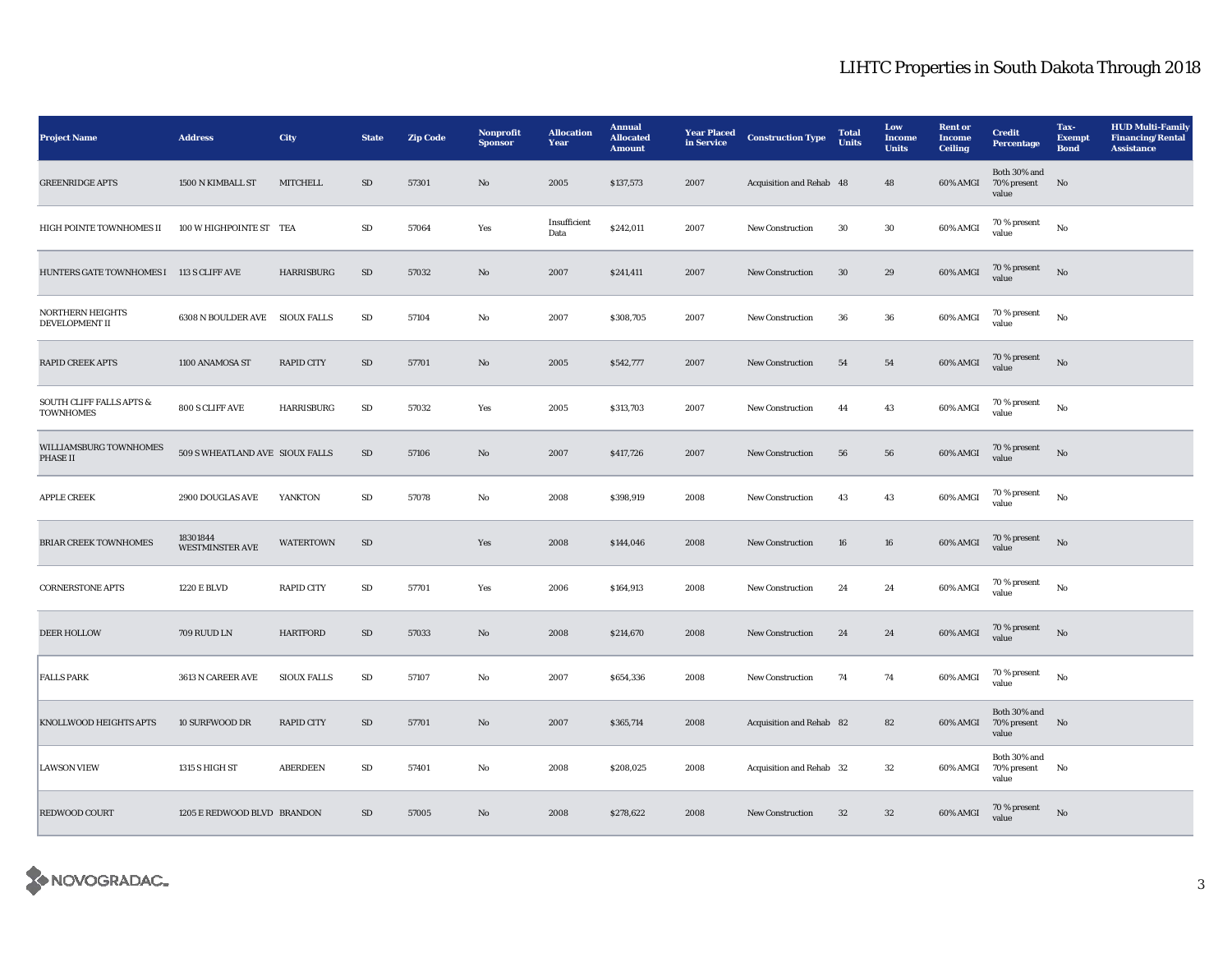| <b>Project Name</b>                             | <b>Address</b>    | City               | <b>State</b> | <b>Zip Code</b> | Nonprofit<br><b>Sponsor</b> | <b>Allocation</b><br>Year | <b>Annual</b><br><b>Allocated</b><br><b>Amount</b> | <b>Year Placed</b><br>in Service | <b>Construction Type</b> | <b>Total</b><br>Units | Low<br><b>Income</b><br><b>Units</b> | <b>Rent or</b><br><b>Income</b><br><b>Ceiling</b> | <b>Credit</b><br><b>Percentage</b>      | Tax-<br><b>Exempt</b><br><b>Bond</b> | <b>HUD Multi-Family</b><br><b>Financing/Rental</b><br><b>Assistance</b> |
|-------------------------------------------------|-------------------|--------------------|--------------|-----------------|-----------------------------|---------------------------|----------------------------------------------------|----------------------------------|--------------------------|-----------------------|--------------------------------------|---------------------------------------------------|-----------------------------------------|--------------------------------------|-------------------------------------------------------------------------|
| <b>SICANGU VILLAGE ESTATES</b>                  | <b>4 BRAVE ST</b> | <b>ROSEBUD</b>     | ${\rm SD}$   |                 | No                          | 2007                      | \$182,235                                          | 2008                             | New Construction         | 15                    | 15                                   | 60% AMGI                                          | $70\,\%$ present<br>value               | $_{\rm No}$                          |                                                                         |
| SPRING HILL APTS                                | 945 S BLAINE AVE  | <b>SIOUX FALLS</b> | $\rm SD$     | 57103           | Yes                         | 2009                      | \$267,661                                          | 2008                             | Acquisition and Rehab 60 |                       | 60                                   | $60\%$ AMGI                                       | Both 30% and<br>70% present No<br>value |                                      |                                                                         |
| WHISPERING MEADOWS APTS                         | 1008 FIFTH AVE W  | MOBRIDGE           | SD           | 57601           | Yes                         | 2008                      | \$93,056                                           | 2008                             | Acquisition and Rehab 32 |                       | 32                                   | 60% AMGI                                          | Both 30% and<br>70% present<br>value    | No                                   |                                                                         |
| ACCESSIBLE HSG GROUP HOMES 1100 S BLAINE AVE    |                   | <b>SIOUX FALLS</b> | $\rm SD$     | 57103           | Yes                         | 2009                      | \$151,396                                          | 2009                             | New Construction         | 34                    | 34                                   | 60% AMGI                                          | $70\,\%$ present<br>value               | No                                   |                                                                         |
| <b>GRANDVIEW APTS &amp;</b><br><b>TOWNHOMES</b> | 1011 W EIGHTH AVE | <b>MITCHELL</b>    | SD           | 57301           | No                          | 2009                      | \$186,408                                          | 2009                             | Acquisition and Rehab 34 |                       | 34                                   | 60% AMGI                                          | Both 30% and<br>70% present<br>value    | No                                   |                                                                         |
| PRAIRIE VILLAGE SENIOR APT<br><b>PHASE II</b>   | 4913 E 41ST ST    | <b>SIOUX FALLS</b> | SD           | 57110           | No                          | 2009                      | \$182,821                                          | 2009                             | <b>New Construction</b>  | 31                    | 31                                   | 60% AMGI                                          | 70 % present<br>value                   | $\mathbf{N}\mathbf{o}$               |                                                                         |
| <b>WELLINGTON PARK APTS</b>                     | 2815 E 11TH ST    | <b>SIOUX FALLS</b> | $\rm SD$     | 57103           | Yes                         | 2009                      | \$114,635                                          | 2009                             | Acquisition and Rehab 23 |                       | 23                                   | 60% AMGI                                          | Both 30% and<br>70% present<br>value    | No                                   |                                                                         |
| <b>COUNTRY MEADOWS I</b>                        | 6200 W 43RD ST    | <b>SIOUX FALLS</b> | SD           | 57106           | No                          | 2010                      | \$220,069                                          | 2009                             | <b>New Construction</b>  | 99                    | 99                                   | 60% AMGI                                          | 30 % present<br>value                   | Yes                                  | $\mathbf{N}\mathbf{o}$                                                  |
| <b>BARKER HILL HOMES</b>                        | 12452 FOURTH ST   | <b>SISSETON</b>    | ${\rm SD}$   | 57262           | No                          | 2009                      | \$272,044                                          | 2010                             | New Construction         | 21                    | $21\,$                               | 60% AMGI                                          | $70$ % present<br>value                 | $_{\rm No}$                          |                                                                         |
| <b>BRISTOL COURT APTS</b>                       | 4801 E 54TH ST    | <b>SIOUX FALLS</b> | $\rm SD$     | 57110           | No                          | 2009                      | \$564,046                                          | 2010                             | <b>New Construction</b>  | $60\,$                | 59                                   | 60% AMGI                                          | 70 % present<br>value                   | No                                   |                                                                         |
| <b>BROOKS TOWNHOMES</b>                         | 5001 E 54TH ST    | <b>SIOUX FALLS</b> | ${\bf SD}$   | 57110           | No                          | 2009                      | \$535,938                                          | 2010                             | New Construction         | 64                    | 63                                   | 60% AMGI                                          | 70 % present<br>value                   | $_{\rm No}$                          |                                                                         |
| <b>GRANT SQUARE APTS</b>                        | 9404 W KARMYA CIR | <b>SIOUX FALLS</b> | SD           | 57106           | $\mathbf{N}\mathbf{o}$      | 2010                      | \$542,190                                          | 2010                             | New Construction         | 48                    | 48                                   | 60% AMGI                                          | 70 % present<br>value                   | No                                   |                                                                         |
| HERITAGE ACRES APTS IV                          | <b>2340 E AVE</b> | <b>STURGIS</b>     | SD           | 57785           | Yes                         | 2009                      | \$278,826                                          | 2010                             | Not Indicated            | 32                    | 32                                   | $60\%$ AMGI                                       | 70 % present<br>value                   | No                                   |                                                                         |
| <b>SUNSHINE PARK</b>                            | 1524 S LAWSON ST  | <b>ABERDEEN</b>    | SD           | 57401           | Yes                         | 2010                      | \$401,916                                          | 2010                             | <b>New Construction</b>  | 28                    | 28                                   | 60% AMGI                                          | 70 % present<br>value                   | No                                   |                                                                         |
| <b>SUMMIT HEIGHTS</b>                           | 330 S SUMMIT AVE  | <b>SIOUX FALLS</b> | SD           | 57104           | Yes                         | 2009                      | \$401,242                                          | 2010                             | <b>New Construction</b>  | 37                    | 37                                   | 60% AMGI                                          | 70 % present<br>value                   | No                                   |                                                                         |

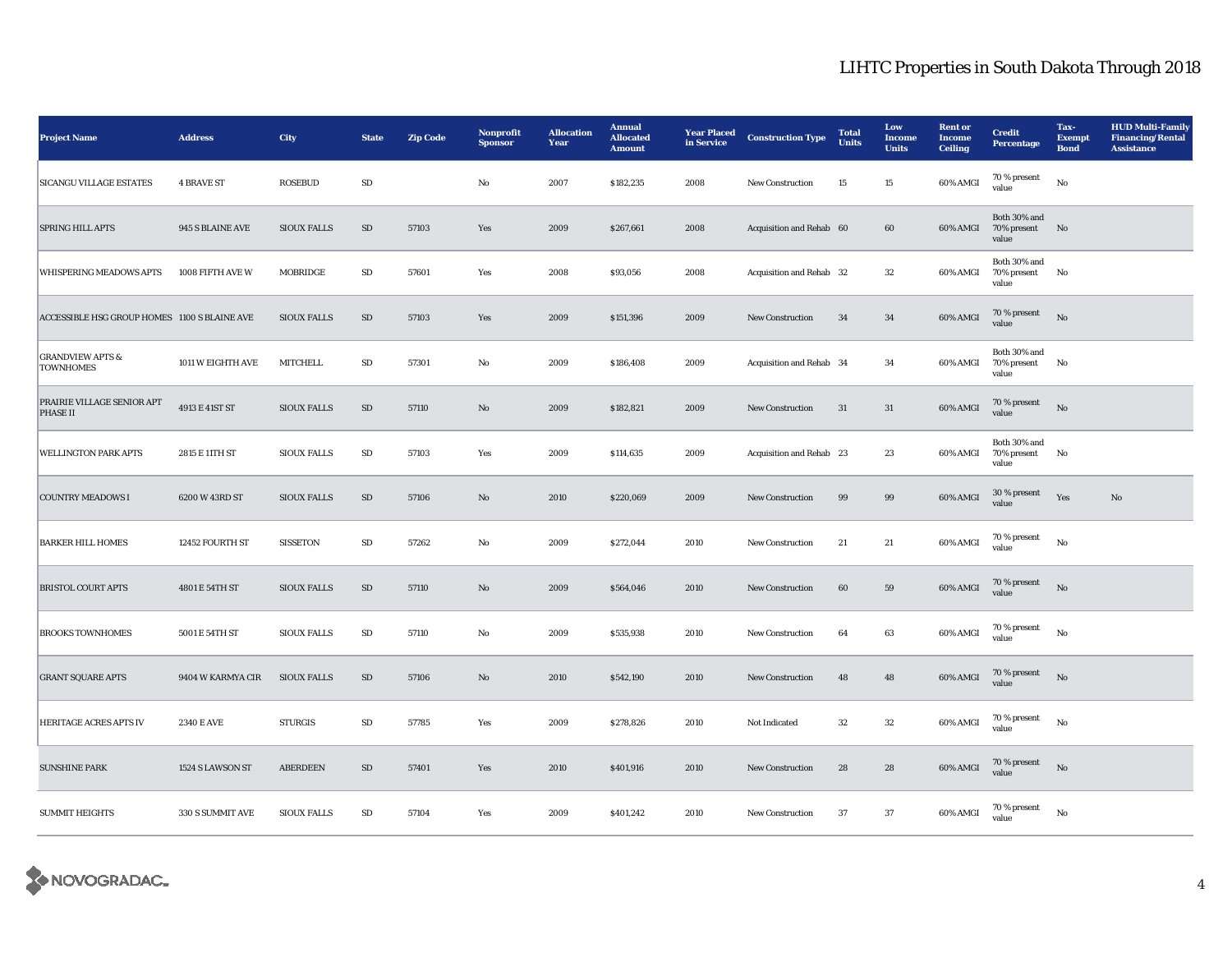| <b>Project Name</b>          | <b>Address</b>     | <b>City</b>         | <b>State</b> | <b>Zip Code</b> | Nonprofit<br><b>Sponsor</b> | <b>Allocation</b><br>Year | <b>Annual</b><br><b>Allocated</b><br><b>Amount</b> | <b>Year Placed</b><br>in Service | <b>Construction Type</b> | <b>Total</b><br><b>Units</b> | Low<br><b>Income</b><br><b>Units</b> | <b>Rent or</b><br><b>Income</b><br><b>Ceiling</b> | <b>Credit</b><br>Percentage             | Tax-<br><b>Exempt</b><br><b>Bond</b> | <b>HUD Multi-Family</b><br><b>Financing/Rental</b><br><b>Assistance</b> |
|------------------------------|--------------------|---------------------|--------------|-----------------|-----------------------------|---------------------------|----------------------------------------------------|----------------------------------|--------------------------|------------------------------|--------------------------------------|---------------------------------------------------|-----------------------------------------|--------------------------------------|-------------------------------------------------------------------------|
| <b>DEER HOLLOW II</b>        | 817 RUUD LN        | <b>HARTFORD</b>     | $\rm SD$     | 57033           | No                          | 2010                      | \$366,372                                          | 2011                             | <b>New Construction</b>  | 32                           | $32\,$                               | 60% AMGI                                          | $70\,\%$ present<br>value               | $_{\rm No}$                          |                                                                         |
| <b>DREXEL PLACE APTS</b>     | 600 SPRUCE ST      | HARRISBURG          | ${\bf SD}$   | 57032           | $\mathbf{No}$               | 2011                      | \$489,580                                          | 2011                             | New Construction         | 48                           | 43                                   | 60% AMGI                                          | $70$ % present<br>value                 | No                                   |                                                                         |
| <b>EAGLE RIDGE II</b>        | 217 STUMER RD      | <b>RAPID CITY</b>   | ${\rm SD}$   | 57701           | $\rm\thinspace No$          | 2010                      | \$593,940                                          | 2011                             | New Construction         | 60                           | $\bf{60}$                            | 60% AMGI                                          | 70 % present<br>value                   | $\rm No$                             |                                                                         |
| <b>MONTEREY APTS</b>         | 4509 E MADISON ST  | <b>SIOUX FALLS</b>  | SD           | 57110           | No                          | 2011                      | \$178,709                                          | 2011                             | New Construction         | 16                           | $16\,$                               | 60% AMGI                                          | $70$ % present<br>value                 | No                                   |                                                                         |
| <b>NORTHLAKE APTS</b>        | 578 DEXTER DR      | NORTH SIOUX CITY SD |              | 57049           | $\rm No$                    | 2009                      | \$413,766                                          | 2011                             | New Construction         | 40                           | $39\,$                               | 60% AMGI                                          | 70 % present<br>value                   | $_{\rm No}$                          |                                                                         |
| <b>PROJECT SAFE HOME</b>     | 320 W THIRD ST     | <b>SIOUX FALLS</b>  | SD           | 57104           | Yes                         | 2011                      | \$281,491                                          | 2011                             | <b>New Construction</b>  | 33                           | 33                                   | 60% AMGI                                          | 70 % present<br>value                   | No                                   |                                                                         |
| <b>REDWOOD COURT II</b>      | 1212 E KEYSTONE PL | <b>BRANDON</b>      | SD           | 57005           | $\mathbf{No}$               | 2010                      | \$215,279                                          | 2011                             | New Construction         | 48                           | 48                                   | 60% AMGI                                          | $70$ % present value                    | $\rm No$                             |                                                                         |
| <b>SIR CHARLES APTS</b>      | 118 E THIRD ST     | YANKTON             | SD           | 57078           | Yes                         | 2009                      | \$269,189                                          | 2011                             | Acquisition and Rehab 34 |                              | 34                                   | 60% AMGI                                          | Both $30\%$ and<br>70% present<br>value | N <sub>0</sub>                       |                                                                         |
| <b>VILLAGE GREEN</b>         | 1005 NE FOURTH ST  | <b>MADISON</b>      | SD           | 57042           | No                          | 2011                      | \$194,542                                          | 2011                             | Acquisition and Rehab 32 |                              | 31                                   | 60% AMGI                                          | Both 30% and<br>70% present<br>value    | N <sub>o</sub>                       |                                                                         |
| <b>GRANT SQUARE II</b>       | 9413 W KARMYA CIR  | <b>SIOUX FALLS</b>  | SD           | 57106           | No                          | 2012                      | \$270,212                                          | 2012                             | New Construction         | 24                           | 24                                   | 60% AMGI                                          | 70 % present<br>value                   | No                                   |                                                                         |
| <b>JORDAN PARK TOWNHOMES</b> | 1415 S HIGH ST     | <b>ABERDEEN</b>     | SD           | 57401           | Yes                         | 2012                      | \$304,425                                          | 2012                             | Acquisition and Rehab 40 |                              | 40                                   | 60% AMGI                                          | Both 30% and<br>70% present No<br>value |                                      |                                                                         |
| MEADOW WOOD TOWNHOMES        | 2714 FIRST AVE SE  | <b>ABERDEEN</b>     | ${\rm SD}$   | 57401           | Yes                         | 2012                      | \$451,763                                          | 2012                             | New Construction         | $32\,$                       | $32\,$                               | 60% AMGI                                          | $70\,\%$ present<br>value               | $_{\rm No}$                          |                                                                         |
| PETTIGREW HEIGHTS            | 301 S SPRING AVE   | <b>SIOUX FALLS</b>  | ${\rm SD}$   | 57104           | Yes                         | 2010                      | \$593,940                                          | 2012                             | <b>New Construction</b>  | 69                           | 68                                   | 60% AMGI                                          | 70 % present<br>value                   | No                                   |                                                                         |
| <b>PRESCOTT APTS</b>         | 820 E BRIAN ST     | TEA                 | ${\bf SD}$   | 57064           | $\mathbf {No}$              | 2012                      | \$489,026                                          | 2012                             | New Construction         | 48                           | 43                                   | 60% AMGI                                          | $70$ % present<br>value                 | $\rm No$                             |                                                                         |
| <b>RED OAK SENIOR APTS</b>   | 5760 E RED OAK DR  | <b>SIOUX FALLS</b>  | SD           | 57110           | No                          | 2012                      | \$371,705                                          | 2012                             | New Construction         | 48                           | 48                                   | 60% AMGI                                          | 70 % present<br>value                   | No                                   |                                                                         |

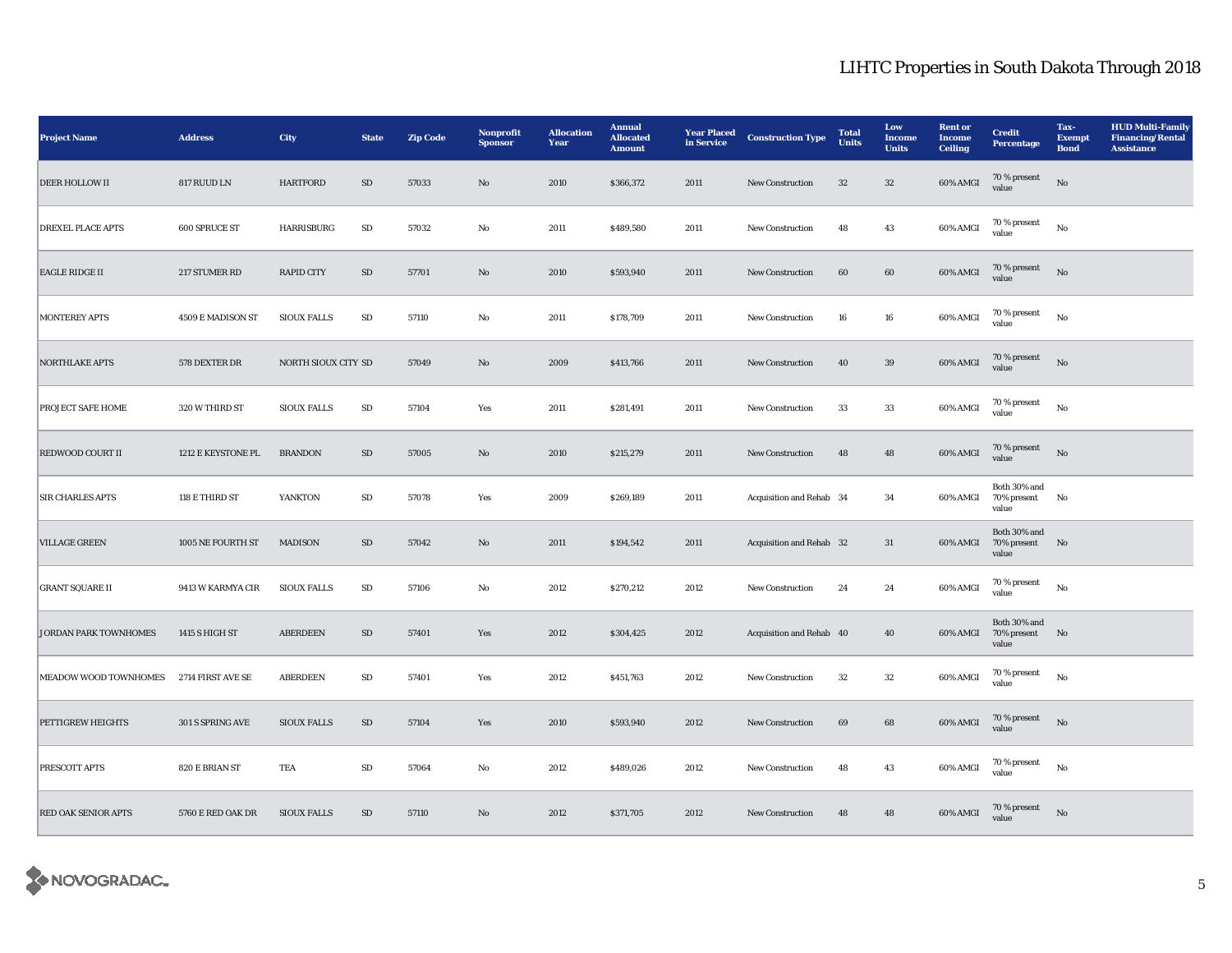| <b>Project Name</b>                           | <b>Address</b>                   | City               | <b>State</b> | <b>Zip Code</b> | Nonprofit<br><b>Sponsor</b> | <b>Allocation</b><br>Year | <b>Annual</b><br><b>Allocated</b><br><b>Amount</b> | <b>Year Placed</b><br>in Service | <b>Construction Type</b> | <b>Total</b><br><b>Units</b> | Low<br><b>Income</b><br><b>Units</b> | <b>Rent or</b><br><b>Income</b><br><b>Ceiling</b> | <b>Credit</b><br>Percentage          | Tax-<br><b>Exempt</b><br><b>Bond</b> | <b>HUD Multi-Family</b><br><b>Financing/Rental</b><br><b>Assistance</b> |
|-----------------------------------------------|----------------------------------|--------------------|--------------|-----------------|-----------------------------|---------------------------|----------------------------------------------------|----------------------------------|--------------------------|------------------------------|--------------------------------------|---------------------------------------------------|--------------------------------------|--------------------------------------|-------------------------------------------------------------------------|
| RIVERSTONE TOWNHOMES                          | 202 20TH ST SE                   | <b>HURON</b>       | ${\bf SD}$   | 57350           | No                          | 2012                      | \$204,662                                          | 2012                             | Acquisition and Rehab 24 |                              | 23                                   | 60% AMGI                                          | Both 30% and<br>70% present<br>value | No                                   |                                                                         |
| SPRING CENTER APTS                            | 512 S SPRING AVE                 | <b>SIOUX FALLS</b> | SD           | 57104           | $\mathbf{No}$               | 2012                      | \$386,534                                          | 2012                             | New Construction         | 31                           | 24                                   | 60% AMGI                                          | $70$ % present<br>value              | $\mathbf{N}\mathbf{o}$               |                                                                         |
| ACADIA CREEK TOWNHOMES                        | 1737 20TH AVE SE                 | <b>ABERDEEN</b>    | SD           | 57401           | Yes                         | 2013                      | \$525,000                                          | 2013                             | <b>New Construction</b>  | 48                           | 48                                   | 60% AMGI                                          | 70 % present<br>value                | $\mathbf {No}$                       |                                                                         |
| <b>CITY CENTER APTS</b>                       | 620 N MAIN AVE                   | <b>SIOUX FALLS</b> | SD           | 57104           | Yes                         | 2013                      | \$496,801                                          | 2013                             | New Construction         | 44                           | 44                                   | 60% AMGI                                          | 70 % present<br>value                | No                                   |                                                                         |
| 404 N WEST AVE                                | <b>404 N W AVE</b>               | <b>CROOKS</b>      | ${\bf SD}$   | 57020           | Yes                         | 2012                      | \$166,947                                          | 2013                             | Acquisition and Rehab 24 |                              | 24                                   | 60% AMGI                                          | Both 30% and<br>70% present<br>value | No                                   |                                                                         |
| PRAIRIE VIEW TOWNHOMES                        | 1808 12TH ST S                   | <b>BROOKINGS</b>   | SD           | 57006           | $\rm No$                    | 2013                      | \$493,005                                          | 2013                             | New Construction         | 40                           | ${\bf 36}$                           | 60% AMGI                                          | 70 % present<br>value                | $\rm \bf No$                         |                                                                         |
| ROCKY BLUFF APTS                              | 2437 CLEAR SPRING RD SPEARFISH   |                    | SD           | 57783           | $\rm No$                    | 2013                      | \$441,091                                          | 2013                             | New Construction         | 31                           | 31                                   | 60% AMGI                                          | 70 % present<br>value                | $_{\rm No}$                          |                                                                         |
| TOWER OF WATERTOWN                            | 17 FIRST ST SW                   | <b>WATERTOWN</b>   | ${\bf SD}$   | 57201           | Yes                         | 2012                      | \$297,569                                          | 2013                             | Acquisition and Rehab 50 |                              | $50\,$                               | $60\%$ AMGI                                       | Both 30% and<br>70% present<br>value | N <sub>0</sub>                       |                                                                         |
| <b>BRANDON HEIGHTS APTS</b>                   | 1201 E KEYSTONE PL               | <b>BRANDON</b>     | SD           | 57005           | Yes                         | 2014                      | \$292,913                                          | 2014                             | New Construction         | $32\,$                       | 32                                   | 60% AMGI                                          | 70 % present<br>value                | No                                   | $_{\rm No}$                                                             |
| <b>CHASING WILLOWS APTS</b>                   | 4900 E 54TH ST                   | <b>SIOUX FALLS</b> | SD           | 57110           | $\mathbf{No}$               | 2014                      | \$550,214                                          | 2014                             | New Construction         | 62                           | 62                                   | 60% AMGI                                          | 70 % present<br>value                | $_{\rm No}$                          | No                                                                      |
| <b>JACKSON HEIGHTS APTS</b>                   | 1016 FIRST AVE SE                | <b>ABERDEEN</b>    | SD           | 57401           | $\mathbf{No}$               | 2014                      | \$426,660                                          | 2014                             | New Construction         | 41                           | 41                                   | 60% AMGI                                          | 70 % present<br>value                | $_{\rm No}$                          | No                                                                      |
| MITCHELL TOWNHOMES                            | <b>716 N IOWA ST</b>             | <b>MITCHELL</b>    | ${\rm SD}$   | 57301           | $\mathbf{No}$               | 2014                      | \$327,654                                          | 2014                             | New Construction         | 31                           | $27\,$                               | 60% AMGI                                          | 70 % present<br>value                | No                                   | Yes                                                                     |
| <b>SIOUX FALLS MINISTRY</b><br><b>HOUSING</b> | 822 N MINNESOTA AVE SIOUX FALLS  |                    | SD           | 57104           | Yes                         | 2014                      | \$267,396                                          | 2014                             | New Construction         | $31\,$                       | $31\,$                               | 60% AMGI                                          | 70 % present<br>value                | $_{\rm No}$                          | $_{\rm No}$                                                             |
| <b>TURNING LEAF APTS</b>                      | 1313 N CLEVELAND AVE SIOUX FALLS |                    | SD           | 57103           | $\mathbf{No}$               | 2014                      | \$167,435                                          | 2014                             | New Construction         | 48                           | 48                                   | 60% AMGI                                          | 70 % present<br>value                | $_{\rm No}$                          | No                                                                      |
| <b>BEACON APARTMENTS</b>                      | 310 S BAHNSON AVE                | <b>SIOUX FALLS</b> | ${\bf SD}$   | 57103           | Yes                         | 2014                      | \$174,392                                          | 2015                             | New Construction         | 14                           | 14                                   | 60% AMGI                                          | $70$ % present<br>value              | $_{\rm No}$                          | $\rm No$                                                                |

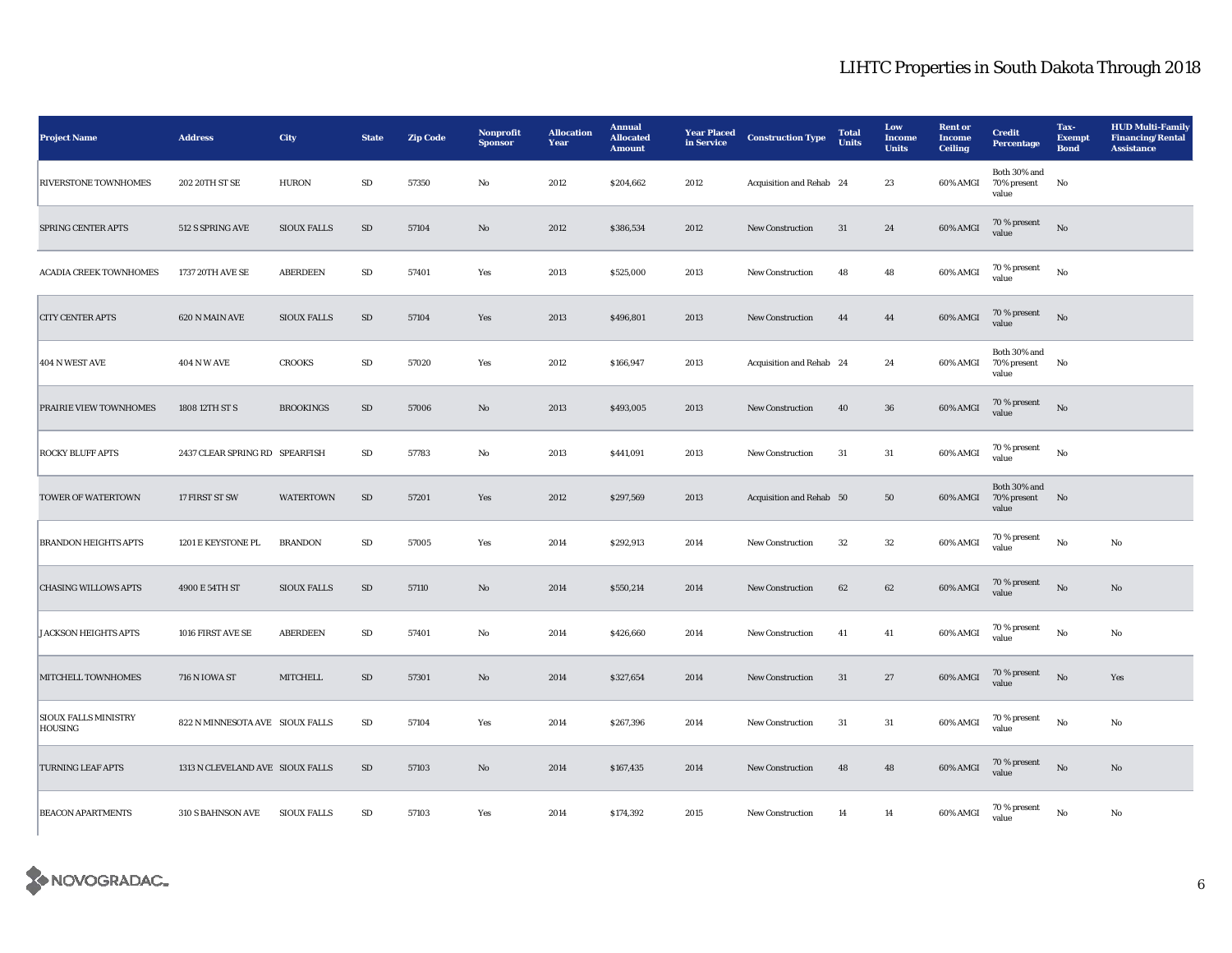| <b>Project Name</b>                            | <b>Address</b>                                    | <b>City</b>        | <b>State</b> | <b>Zip Code</b> | Nonprofit<br><b>Sponsor</b> | <b>Allocation</b><br>Year | <b>Annual</b><br><b>Allocated</b><br><b>Amount</b> | <b>Year Placed</b><br>in Service | <b>Construction Type</b>  | <b>Total</b><br><b>Units</b> | Low<br><b>Income</b><br><b>Units</b> | <b>Rent or</b><br><b>Income</b><br><b>Ceiling</b> | <b>Credit</b><br>Percentage | Tax-<br><b>Exempt</b><br><b>Bond</b> | <b>HUD Multi-Family</b><br><b>Financing/Rental</b><br><b>Assistance</b> |
|------------------------------------------------|---------------------------------------------------|--------------------|--------------|-----------------|-----------------------------|---------------------------|----------------------------------------------------|----------------------------------|---------------------------|------------------------------|--------------------------------------|---------------------------------------------------|-----------------------------|--------------------------------------|-------------------------------------------------------------------------|
| <b>ELLIS COURT APARTMENTS</b>                  | 8712 WEST 32ND<br><b>STREET</b>                   | <b>SIOUX FALLS</b> | $\rm SD$     | 57106           | No                          | 2015                      | \$535,000                                          | 2015                             | <b>New Construction</b>   | 56                           | 56                                   | 60% AMGI                                          | 70 % present<br>value       | No                                   | No                                                                      |
| SIOUX FALLS YMCA HOUSING<br><b>INITITAVE</b>   | 230 S MINNESOTA AVE SIOUX FALLS                   |                    | ${\rm SD}$   | 57104           | No                          | 2013                      | \$556,700                                          | 2015                             | Acquisition and Rehab 52  |                              | $52\,$                               | 60% AMGI                                          | 70 % present<br>value       | $_{\rm No}$                          | No                                                                      |
| YANKTON HEIGHTS<br><b>APARTMENTS</b>           | 1200 WEST 30TH<br><b>STREET</b>                   | YANKTON            | ${\rm SD}$   | 57104           | Yes                         | 2015                      | \$290,274                                          | 2015                             | <b>New Construction</b>   | $30\,$                       | $30\,$                               | 60% AMGI                                          | 70 % present<br>value       | $\rm No$                             | No                                                                      |
| MADISON PARK TOWNHOMES                         | 305 N NORBECK<br><b>STREET</b>                    | <b>VERMILLION</b>  | ${\rm SD}$   | 57069           | No                          | 2015                      | \$526,534                                          | 2015                             | New Construction          | 40                           | 40                                   | 60% AMGI                                          | 70 % present<br>value       | $_{\rm No}$                          | No                                                                      |
| ECHO GLEN APARTMENTS                           | 4243 WISCONSIN<br><b>AVENUE</b>                   | <b>RAPID CITY</b>  | ${\rm SD}$   | 57702           | Yes                         | 2015                      | \$535,000                                          | 2016                             | <b>New Construction</b>   | 50                           | 50                                   | 60% AMGI                                          | 70 % present<br>value       | $\rm No$                             | No                                                                      |
| WHISPER ROCK APARTMENTS                        | 4216 BERNIECE STREET RAPID CITY                   |                    | SD           | 57703           | No                          | 2015                      | \$535,000                                          | 2016                             | <b>New Construction</b>   | 62                           | 62                                   | 60% AMGI                                          | $70\,\%$ present<br>value   | No                                   | No                                                                      |
| <b>ARBOR RIDGE SENIOR</b><br><b>APARTMENTS</b> | 900 S FOSS AVENUE                                 | <b>SIOUX FALLS</b> | $\rm SD$     | 57110           | $\mathbf{N}\mathbf{o}$      | 2016                      | \$471,498                                          | 2017                             | New Construction          | 60                           | 60                                   | 60% AMGI                                          | 70 % present<br>value       |                                      | $\mathbf{N}\mathbf{o}$                                                  |
| <b>BRANDON HEIGHTS II</b><br><b>APARTMENTS</b> | 1209 E KEYSTONE<br><b>PLACE</b>                   | <b>BRANDON</b>     | $\rm SD$     | 57005           | Yes                         | 2016                      | \$292,653                                          | 2017                             | <b>New Construction</b>   | 30                           | 30                                   | 60% AMGI                                          | 70 % present<br>value       |                                      | No                                                                      |
| CENTRAL VILLAS                                 | 1901 S MERTON STREET ABERDEEN                     |                    | ${\rm SD}$   | 57401           | $\mathbf{No}$               | 2016                      | \$731,582                                          | 2017                             | New Construction          | 40                           | 40                                   | 60% AMGI                                          | 70 % present<br>value       |                                      | $\mathbf{N}\mathbf{o}$                                                  |
| <b>CHASING WILLOWS II</b>                      | 4940 E 54TH STREET                                | <b>SIOUX FALLS</b> | $\rm SD$     | 57107           | No                          | 2016                      | \$364,132                                          | 2017                             | <b>New Construction</b>   | 40                           | 40                                   | 60% AMGI                                          | 70 % present<br>value       |                                      | No                                                                      |
| MEADOWLAWN PLAZA                               | 200 E 15TH AVENUE                                 | <b>MITCHELL</b>    | ${\rm SD}$   | 57301           | $\mathbf{N}\mathbf{o}$      | 2015                      | \$414,820                                          | 2017                             | Acquisition and Rehab 105 |                              | $105\,$                              | 60% AMGI                                          | 70 % present<br>value       |                                      | Yes                                                                     |
| <b>NORTHERN LIGHTS</b><br><b>APARTMENTS</b>    | 815 NORTHERN LIGHTS BOX ELDER<br><b>BOULEVARD</b> |                    | $\rm SD$     | 57719           | No                          | 2016                      | \$291,613                                          | 2017                             | <b>New Construction</b>   | 30                           | 30                                   | 60% AMGI                                          | 70 % present<br>value       |                                      | No                                                                      |
| <b>TECHNOLOGY HEIGHTS</b><br><b>APARTMENTS</b> | 3815 N POTTER AVENUE SIOUX FALLS                  |                    | ${\rm SD}$   | 57107           | $\mathbf{N}\mathbf{o}$      | 2016                      | \$365,805                                          | 2017                             | <b>New Construction</b>   | 39                           | 39                                   | 60% AMGI                                          | 70 % present<br>value       |                                      | No                                                                      |
| WHITING COURT APARTMENTS                       | 1006 WHITING DRIVE                                | YANKTON            | $\rm SD$     | 57078           | No                          | 2016                      | \$97,237                                           | 2017                             | Acquisition and Rehab 17  |                              | $17\,$                               | 60% AMGI                                          | 70 % present<br>value       |                                      | Yes                                                                     |
| HORIZON PLACE APARTMENTS 3520 N 4TH AVE        |                                                   | <b>SIOUX FALLS</b> | $\rm SD$     | 57103           | Yes                         | 2017                      | \$544,000                                          | 2017                             | Acquisition and Rehab 62  |                              | 62                                   | 60% AMGI                                          | 70 % present<br>value       | No                                   | No                                                                      |

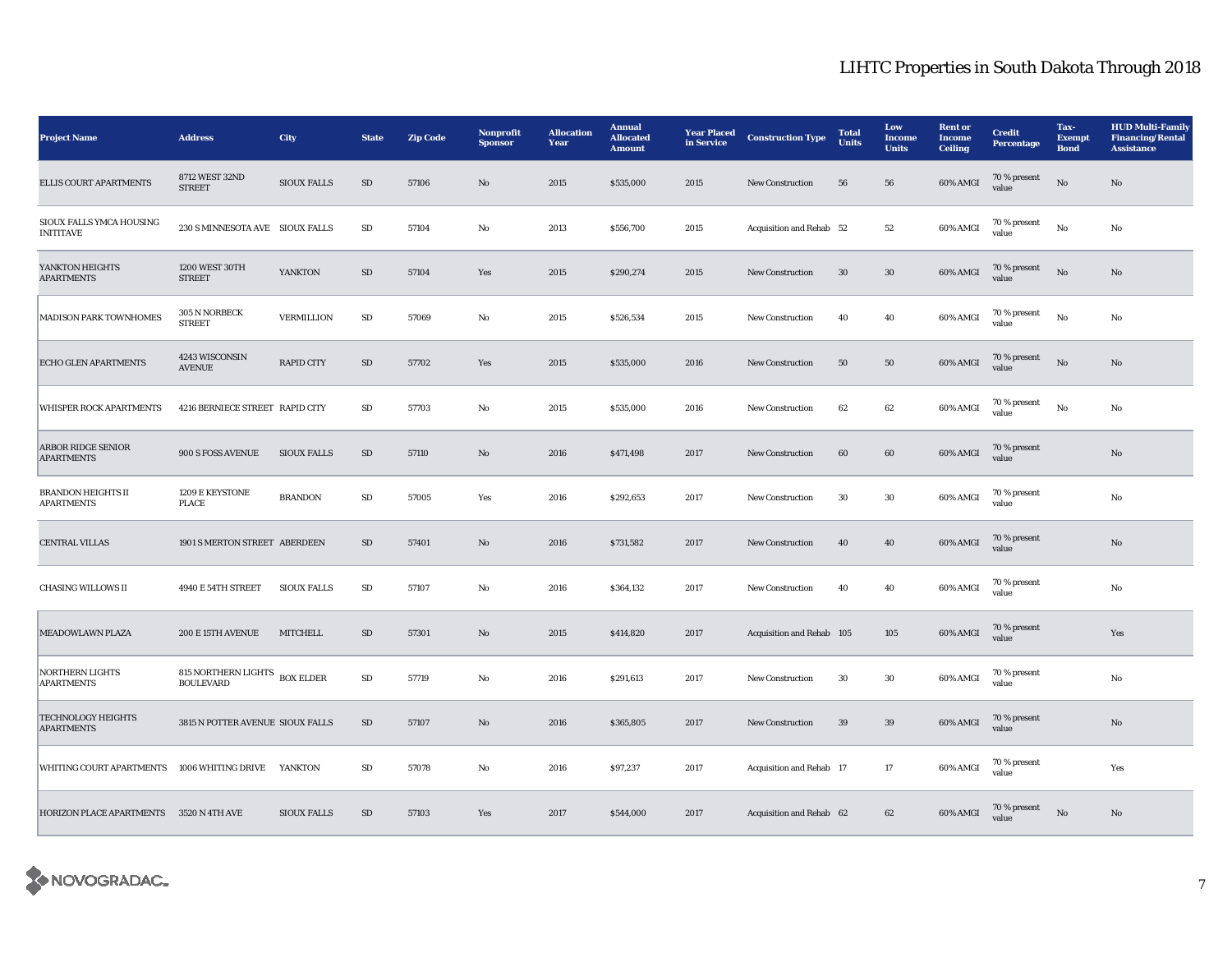| <b>Project Name</b>               | <b>Address</b>                   | City               | <b>State</b> | <b>Zip Code</b> | Nonprofit<br><b>Sponsor</b> | <b>Allocation</b><br>Year | <b>Annual</b><br><b>Allocated</b><br><b>Amount</b> | <b>Year Placed</b><br>in Service | <b>Construction Type</b> | <b>Total</b><br><b>Units</b> | Low<br><b>Income</b><br><b>Units</b> | <b>Rent or</b><br><b>Income</b><br><b>Ceiling</b> | <b>Credit</b><br>Percentage | Tax-<br><b>Exempt</b><br><b>Bond</b> | <b>HUD Multi-Family</b><br><b>Financing/Rental</b><br><b>Assistance</b> |
|-----------------------------------|----------------------------------|--------------------|--------------|-----------------|-----------------------------|---------------------------|----------------------------------------------------|----------------------------------|--------------------------|------------------------------|--------------------------------------|---------------------------------------------------|-----------------------------|--------------------------------------|-------------------------------------------------------------------------|
| <b>COPPER PASS APARTMENTS</b>     | 3630 S SPARTA AVE                | <b>SIOUX FALLS</b> | SD           | 57110           | $\rm No$                    | 2017                      | \$500,000                                          | 2018                             | <b>New Construction</b>  | 30                           | 30                                   |                                                   | 70 % present<br>value       | $\rm No$                             | No                                                                      |
| TRINITY POINT APARTMENTS          | 5450 EAST BLARNEY<br>PLACE       | <b>SIOUX FALLS</b> | ${\rm SD}$   | 57110           | $\rm No$                    | 2017                      | \$90,296                                           | 2018                             | New Construction         | 48                           | 48                                   | 60% AMGI                                          | $70$ % present<br>value     | $_{\rm No}$                          | Yes                                                                     |
| <b>BRENTWOOD APTS</b>             | 601 N ELMWOOD AVE SIOUX FALLS    |                    | ${\bf SD}$   | 57104           |                             | Insufficient<br>Data      | ${\bf S0}$                                         | Insufficient<br>Data             | Not Indicated            | 98                           | $\bf{0}$                             |                                                   | Not Indicated               |                                      |                                                                         |
| HIGHPOINTE TOWNHOMES II           | 140 W HIGHPOINTE ST TEA          |                    | ${\rm SD}$   | 57064           |                             | Insufficient<br>Data      | $\$0$                                              | Insufficient<br>Data             | Not Indicated            | $30\,$                       | $\boldsymbol{0}$                     |                                                   | Not Indicated               |                                      |                                                                         |
| <b>HUNTER'S GATE</b>              | 221 S CLIFF AVE                  | HARRISBURG         | ${\bf SD}$   | 57032           |                             | Insufficient<br>Data      | $\$0$                                              | Insufficient<br>Data             | Not Indicated            | $30\,$                       | $\boldsymbol{0}$                     |                                                   | Not Indicated               |                                      |                                                                         |
| REGENCY SQUARE                    | 104 SUNRISE RIDGE RD<br>S        | <b>BROOKINGS</b>   | ${\rm SD}$   | 57006           |                             | Insufficient<br>Data      | $\$0$                                              | Insufficient<br>Data             | Not Indicated            | 8                            | $\bf{0}$                             |                                                   | Not Indicated               |                                      |                                                                         |
| <b>SICANGU VILLAGE ESTATES II</b> | 200 SUNDANCE ST                  | <b>MISSION</b>     | ${\rm SD}$   | 57555           |                             | Insufficient<br>Data      | $\$0$                                              | Insufficient<br>Data             | Not Indicated            | 15                           | $\bf{0}$                             |                                                   | Not Indicated               |                                      |                                                                         |
| STONEY CREEK TOWNHOMES            | 7412 W STONEY CREEK<br><b>ST</b> | <b>SIOUX FALLS</b> | SD           | 57106           |                             | Insufficient<br>Data      | ${\bf S0}$                                         | Insufficient<br>Data             | Not Indicated            | 60                           | $\bf{0}$                             |                                                   | Not Indicated               |                                      |                                                                         |
| <b>TOWN SQUARE II</b>             | 507 W MAIN ST                    | <b>VERMILLION</b>  | ${\bf SD}$   | 57069           |                             | Insufficient<br>Data      | ${\bf S0}$                                         | Insufficient<br>Data             | Not Indicated            | $30\,$                       | $\boldsymbol{0}$                     |                                                   | Not Indicated               |                                      |                                                                         |
| VOA SUMMIT HEIGHTS APTS           | 1309 W 51ST ST                   | <b>SIOUX FALLS</b> | SD           | 57105           |                             | Insufficient<br>Data      | ${\bf S0}$                                         | Insufficient<br>Data             | Not Indicated            | 37                           | $\bf{0}$                             |                                                   | Not Indicated               |                                      |                                                                         |
| <b>HARRISBURG APTS</b>            | 104 ELM ST                       | <b>HARRISBURG</b>  | ${\bf SD}$   |                 |                             | 1987                      | ${\bf S0}$                                         | 1987                             | Acquisition and Rehab 8  |                              | $\bf8$                               |                                                   | Not Indicated No            |                                      |                                                                         |
| <b>J&amp;O APTS</b>               | 224 FOURTH AVE SE                | <b>ABERDEEN</b>    | ${\rm SD}$   | 57401           |                             | 1987                      | $\$0$                                              | 1987                             | Acquisition and Rehab 23 |                              | 20                                   |                                                   | Not Indicated No            |                                      |                                                                         |
| <b>KOPPER KEY APTS</b>            | 446 W EIGHTH ST                  | <b>BURKE</b>       | ${\rm SD}$   | 57523           |                             | 1987                      | $\$0$                                              | 1987                             | Existing                 | 8                            | $\tau$                               |                                                   | Not Indicated No            |                                      |                                                                         |
| <b>LE CHATEAU APTS</b>            | 10 NINTH AVE SW                  | <b>ABERDEEN</b>    | SD           | 57401           |                             | 1987                      | $\$0$                                              | 1987                             | Acquisition and Rehab 22 |                              | 20                                   |                                                   | Not Indicated No            |                                      |                                                                         |
| PLUM CREEK APTS                   | 1600 FIRST AVE NE                | <b>WATERTOWN</b>   | SD           | 57201           |                             | 1987                      | \$0                                                | 1987                             | New Construction         | 24                           | 24                                   |                                                   | Not Indicated No            |                                      |                                                                         |

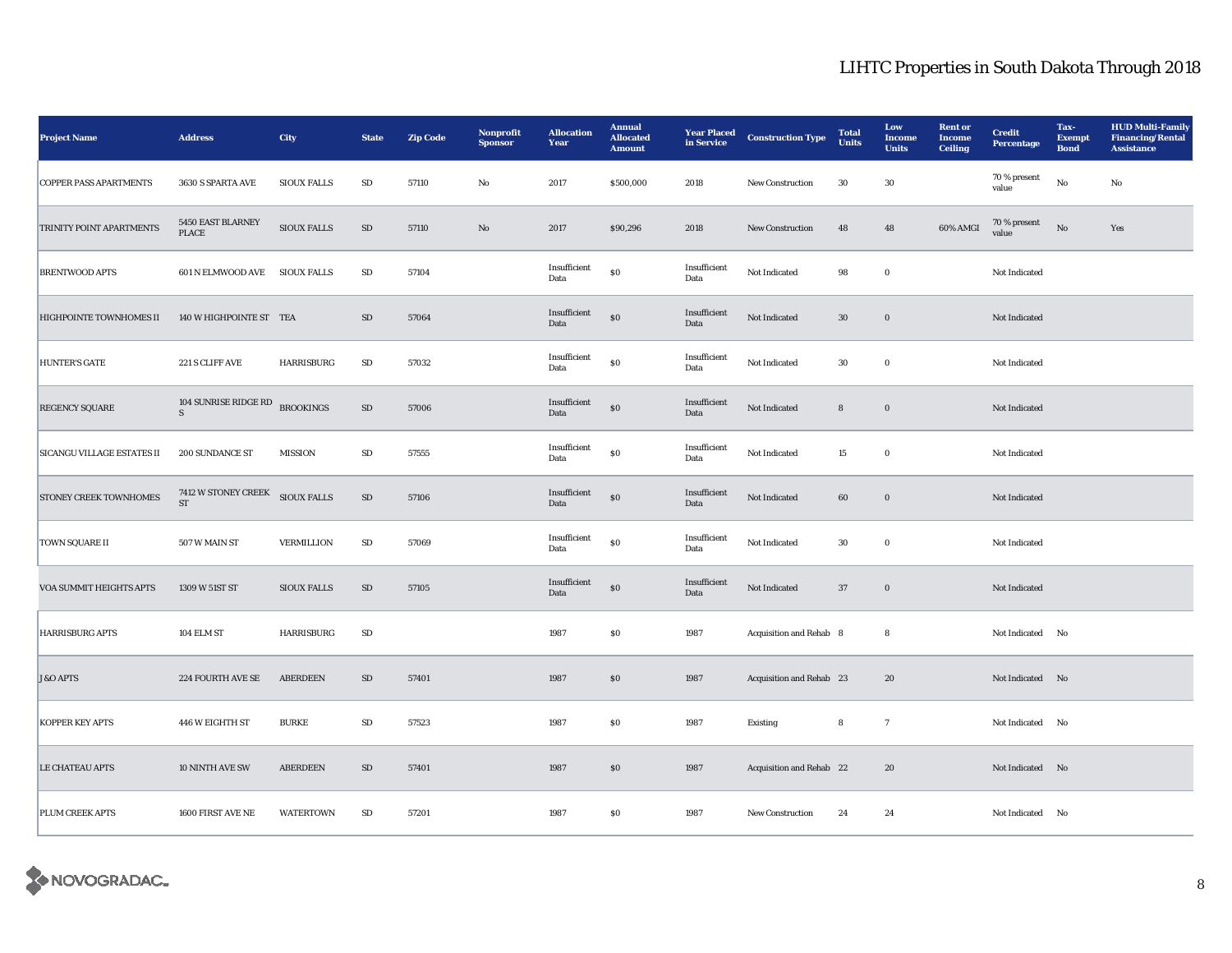| <b>Project Name</b>         | <b>Address</b>                 | <b>City</b>        | <b>State</b> | <b>Zip Code</b> | Nonprofit<br><b>Sponsor</b> | <b>Allocation</b><br>Year | <b>Annual</b><br><b>Allocated</b><br><b>Amount</b> | <b>Year Placed</b><br>in Service | <b>Construction Type</b> | <b>Total</b><br><b>Units</b> | Low<br><b>Income</b><br><b>Units</b> | <b>Rent or</b><br><b>Income</b><br><b>Ceiling</b> | <b>Credit</b><br><b>Percentage</b> | Tax-<br><b>Exempt</b><br><b>Bond</b> | <b>HUD Multi-Family</b><br><b>Financing/Rental</b><br><b>Assistance</b> |
|-----------------------------|--------------------------------|--------------------|--------------|-----------------|-----------------------------|---------------------------|----------------------------------------------------|----------------------------------|--------------------------|------------------------------|--------------------------------------|---------------------------------------------------|------------------------------------|--------------------------------------|-------------------------------------------------------------------------|
| <b>SUNCHASE</b>             | 131 SUNRISE RIDGE RD BROOKINGS |                    | SD           | 57006           |                             | 1987                      | \$0                                                | 1987                             | New Construction         | 41                           | 31                                   |                                                   | Not Indicated No                   |                                      |                                                                         |
| <b>TARTAN ARMS APTS</b>     | 628 S THIRD AVE                | <b>SIOUX FALLS</b> | ${\bf SD}$   | 57104           |                             | 1987                      | $\$0$                                              | 1987                             | Acquisition and Rehab 18 |                              | 18                                   |                                                   | Not Indicated No                   |                                      |                                                                         |
| <b>WINCHESTER APTS</b>      | 886 MONTGOMERY ST CUSTER       |                    | SD           | 57730           |                             | 1987                      | \$0                                                | 1987                             | New Construction         | 12                           | 12                                   |                                                   | Not Indicated No                   |                                      |                                                                         |
| <b>AFT PROPERTIES</b>       | 422 N SPRING AVE               | <b>SIOUX FALLS</b> | SD           | 57104           |                             | 1988                      | $\$0$                                              | 1988                             | Acquisition and Rehab 10 |                              | 10                                   |                                                   | Not Indicated No                   |                                      |                                                                         |
| <b>BAKER APTS</b>           | 617 CARDINAL DR                | <b>BOX ELDER</b>   | SD           | 57719           |                             | 1988                      | \$0                                                | 1988                             | Existing                 | $\bf8$                       | $7\phantom{.0}$                      |                                                   | Not Indicated No                   |                                      |                                                                         |
| <b>COLLINS APTS</b>         | <b>417 W FOURTH ST</b>         | <b>SIOUX FALLS</b> | SD           | 57104           |                             | 1988                      | \$0                                                | 1988                             | Acquisition and Rehab 2  |                              | $\mathbf{2}$                         |                                                   | Not Indicated No                   |                                      |                                                                         |
| <b>COLONIAL SQUARE APTS</b> | 802 E 13TH ST                  | YANKTON            | SD           | 57078           |                             | 1988                      | \$0                                                | 1988                             | Existing                 | 42                           | 36                                   |                                                   | Not Indicated No                   |                                      |                                                                         |
| <b>ELMS APTS</b>            | 503 E POPLAR DR                | <b>CANTON</b>      | SD           | 57013           |                             | 1988                      | \$0                                                | 1988                             | Existing                 | 24                           | 23                                   |                                                   | Not Indicated No                   |                                      |                                                                         |
| <b>KNEIP DUPLEX</b>         | 312 EIGHTH AVE                 | <b>BROOKINGS</b>   | SD           | 57006           |                             | 1988                      | \$0                                                | 1988                             | Existing                 | $\boldsymbol{2}$             | $\boldsymbol{2}$                     |                                                   | Not Indicated No                   |                                      |                                                                         |
| MEL ROS VILLAGE             | 1415 S HIGH ST                 | <b>ABERDEEN</b>    | SD           | 57401           |                             | 1987                      | \$0                                                | 1988                             | <b>Existing</b>          | 40                           | 40                                   |                                                   | Not Indicated No                   |                                      |                                                                         |
| <b>MIDWEST</b>              | 1000 WALNUT ST                 | YANKTON            | SD           | 57078           |                             | 1988                      | \$0                                                | 1988                             | Existing                 | 44                           | 40                                   |                                                   | Not Indicated No                   |                                      |                                                                         |
| <b>SPEARFISH APTS</b>       | 2301 N FIFTH ST                | <b>SPEARFISH</b>   | SD           | 57783           |                             | 1988                      | $\$0$                                              | 1988                             | New Construction         | 24                           | 24                                   |                                                   | Not Indicated No                   |                                      |                                                                         |
| <b>SPRING CREST</b>         | 420 W 19TH AVE                 | MITCHELL           | SD           | 57301           |                             | 1988                      | $\$0$                                              | 1988                             | New Construction         | 12                           | 12                                   |                                                   | Not Indicated No                   |                                      |                                                                         |
| <b>SUMMER CREST</b>         | 500 W 19TH AVE                 | MITCHELL           | ${\rm SD}$   | 57301           |                             | 1988                      | $\$0$                                              | 1988                             | New Construction         | 12                           | 12                                   |                                                   | Not Indicated No                   |                                      |                                                                         |
| <b>SUNCHASE II</b>          | 218 21ST ST SW                 | <b>WATERTOWN</b>   | SD           | 57201           |                             | 1988                      | \$0                                                | 1988                             | <b>New Construction</b>  | 41                           | 41                                   |                                                   | Not Indicated No                   |                                      |                                                                         |

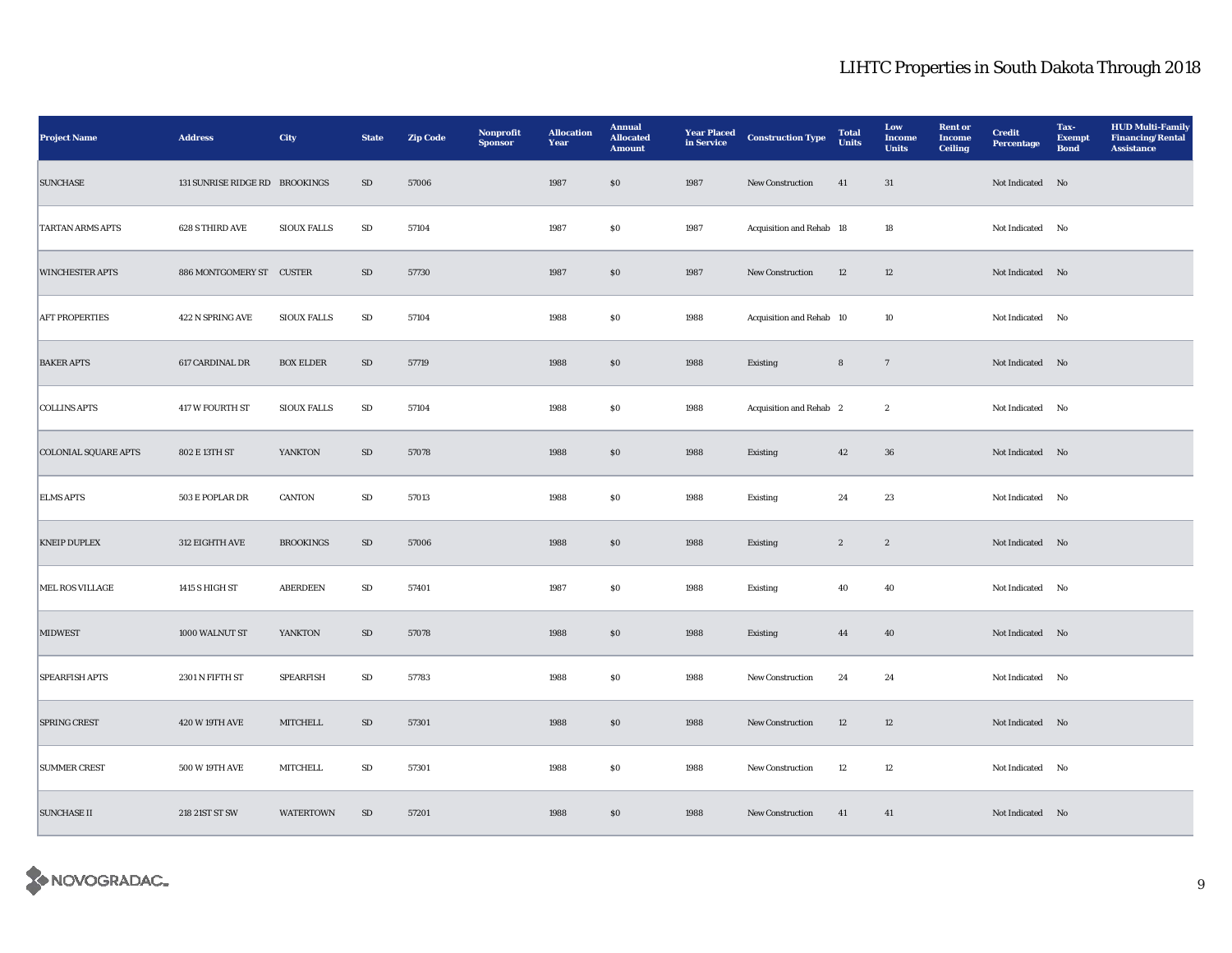| <b>Project Name</b>         | <b>Address</b>     | <b>City</b>        | <b>State</b> | <b>Zip Code</b> | Nonprofit<br><b>Sponsor</b> | <b>Allocation</b><br>Year | <b>Annual</b><br><b>Allocated</b><br><b>Amount</b> | <b>Year Placed</b><br>in Service | <b>Construction Type</b> | <b>Total</b><br>Units | Low<br><b>Income</b><br><b>Units</b> | <b>Rent or</b><br><b>Income</b><br><b>Ceiling</b> | <b>Credit</b><br>Percentage | Tax-<br><b>Exempt</b><br><b>Bond</b> | <b>HUD Multi-Family</b><br><b>Financing/Rental</b><br><b>Assistance</b> |
|-----------------------------|--------------------|--------------------|--------------|-----------------|-----------------------------|---------------------------|----------------------------------------------------|----------------------------------|--------------------------|-----------------------|--------------------------------------|---------------------------------------------------|-----------------------------|--------------------------------------|-------------------------------------------------------------------------|
| TEA I                       | 400 N JOSEPH AVE   | TEA                | SD           |                 |                             | 1988                      | $\$0$                                              | 1988                             | Acquisition and Rehab 8  |                       | $\bf8$                               |                                                   | Not Indicated $\quad$ No    |                                      |                                                                         |
| TEA II                      | 130 N MAIN AVE     | TEA                | $\rm SD$     | 57064           |                             | 1988                      | $\$0$                                              | 1988                             | Acquisition and Rehab 8  |                       | $\bf8$                               |                                                   | Not Indicated No            |                                      |                                                                         |
| TEA III                     | 401 N CARLA AVE    | TEA                | SD           |                 |                             | 1988                      | SO.                                                | 1988                             | Acquisition and Rehab 8  |                       | 8                                    |                                                   | Not Indicated No            |                                      |                                                                         |
| <b>TIMBERWOOD</b>           | 101 E CEDAR ST     | <b>BRANDON</b>     | $\rm SD$     | 57005           |                             | 1988                      | $\$0$                                              | 1988                             | <b>New Construction</b>  | 8                     | $\bf8$                               |                                                   | Not Indicated No            |                                      |                                                                         |
| <b>BEVSON'S APTS</b>        | 929 S BLAINE AVE   | <b>SIOUX FALLS</b> | ${\bf SD}$   | 57103           |                             | 1989                      | \$0                                                | 1989                             | Existing                 | 14                    | 14                                   |                                                   | Not Indicated No            |                                      |                                                                         |
| <b>BICENTENNIAL APTS</b>    | 1200 S LAWSON ST   | <b>ABERDEEN</b>    | $\rm SD$     | 57401           |                             | 1989                      | \$0                                                | 1989                             | <b>Existing</b>          | 48                    | 48                                   |                                                   | Not Indicated No            |                                      |                                                                         |
| <b>BIRCHWOOD APTS</b>       | 1900 KENNEDY DR    | PIERRE             | SD           | 57501           |                             | 1988                      | $\$0$                                              | 1989                             | New Construction         | 24                    | 24                                   |                                                   | Not Indicated No            |                                      |                                                                         |
| <b>BOULEVARD MANOR</b>      | 906 EXPLORER ST    | <b>RAPID CITY</b>  | SD           | 57701           |                             | 1989                      | S <sub>0</sub>                                     | 1989                             | Existing                 | 48                    | 48                                   |                                                   | Not Indicated No            |                                      |                                                                         |
| <b>DULUTH APTS</b>          | 2600 S DULUTH AVE  | <b>SIOUX FALLS</b> | SD           | 57105           |                             | 1989                      | $\$0$                                              | 1989                             | Acquisition and Rehab 10 |                       | 10                                   |                                                   | Not Indicated No            |                                      |                                                                         |
| <b>OAHE APTS</b>            | 514 S ADAMS AVE    | PIERRE             | $\rm SD$     | 57501           |                             | 1989                      | $\$0$                                              | 1989                             | Existing                 | $\bf8$                | $7\phantom{.0}$                      |                                                   | Not Indicated No            |                                      |                                                                         |
| <b>PARKER APTS</b>          | 305 PARKER DR      | <b>BOX ELDER</b>   | SD           | 57719           |                             | 1989                      | $\$0$                                              | 1989                             | Existing                 | 8                     | $6\phantom{.0}$                      |                                                   | Not Indicated No            |                                      |                                                                         |
| <b>RIVERVIEW MANOR APTS</b> | 120 S COURTLAND ST | CHAMBERLAIN        | SD           | 57325           |                             | 1989                      | $\$0$                                              | 1989                             | New Construction         | 24                    | 21                                   |                                                   | Not Indicated No            |                                      |                                                                         |
| <b>CITI-CRESTVIEW APTS</b>  | 4300 E 18TH ST     | <b>SIOUX FALLS</b> | SD           | 57103           |                             | 1989                      | \$0                                                | 1990                             | <b>New Construction</b>  | 54                    | 54                                   |                                                   | Not Indicated No            |                                      |                                                                         |
| <b>CITI-WESTPORT APTS</b>   | 3205 W 43RD ST     | <b>SIOUX FALLS</b> | SD           | 57106           |                             | 1989                      | \$0                                                | 1990                             | <b>New Construction</b>  | 72                    | 72                                   |                                                   | Not Indicated No            |                                      |                                                                         |
| <b>LAKEVIEW TERRACE</b>     | 106 S SANBORN ST   | CHAMBERLAIN        | SD           | 57325           |                             | 1989                      | \$0                                                | 1990                             | Acquisition and Rehab 36 |                       | 36                                   |                                                   | Not Indicated No            |                                      |                                                                         |

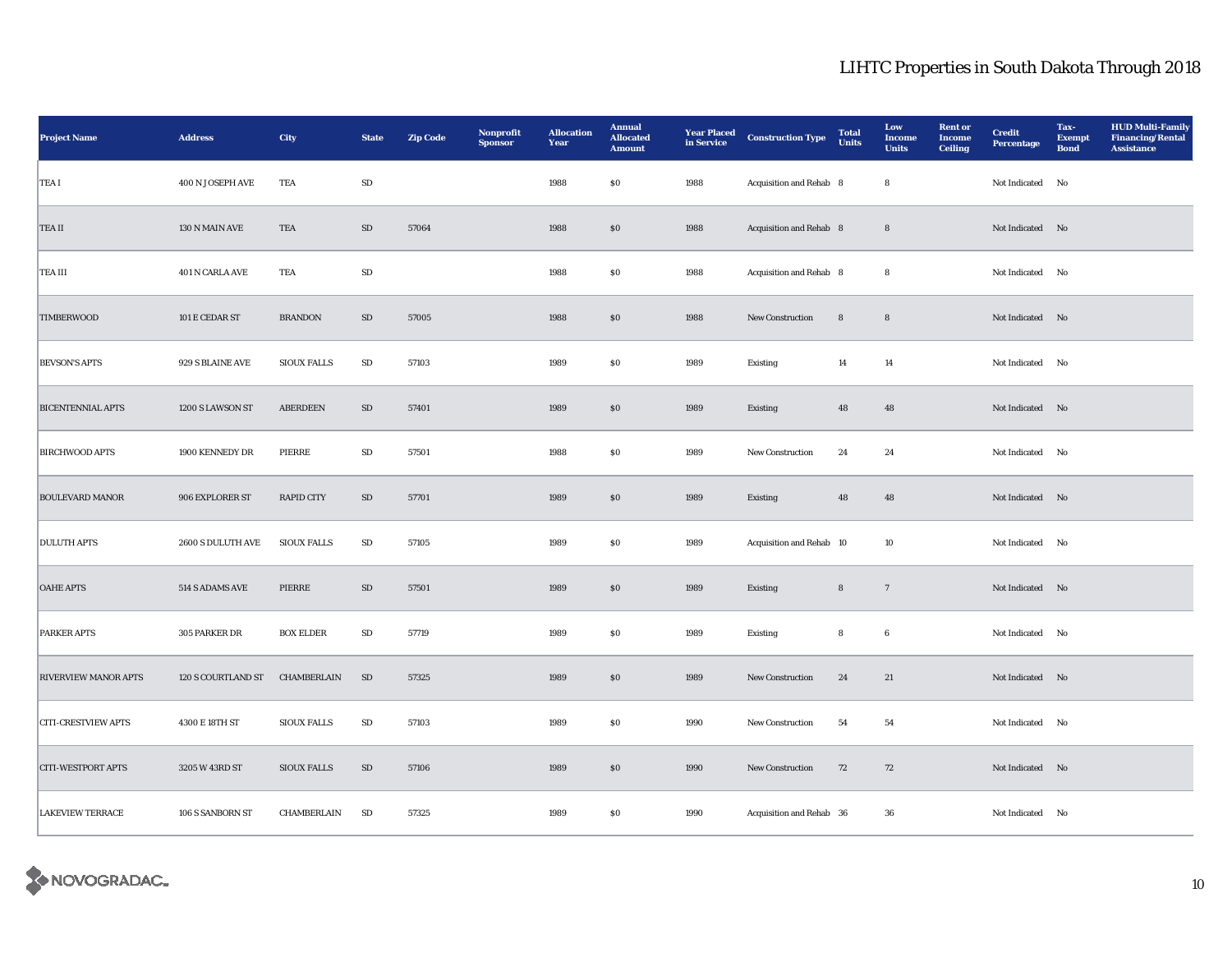| <b>Project Name</b>        | <b>Address</b>                   | City               | <b>State</b> | <b>Zip Code</b> | Nonprofit<br><b>Sponsor</b> | <b>Allocation</b><br>Year | <b>Annual</b><br><b>Allocated</b><br><b>Amount</b> | <b>Year Placed</b><br>in Service | <b>Construction Type</b> | <b>Total</b><br>Units | Low<br><b>Income</b><br><b>Units</b> | <b>Rent or</b><br><b>Income</b><br><b>Ceiling</b> | <b>Credit</b><br><b>Percentage</b> | Tax-<br><b>Exempt</b><br><b>Bond</b> | <b>HUD Multi-Family</b><br><b>Financing/Rental</b><br><b>Assistance</b> |
|----------------------------|----------------------------------|--------------------|--------------|-----------------|-----------------------------|---------------------------|----------------------------------------------------|----------------------------------|--------------------------|-----------------------|--------------------------------------|---------------------------------------------------|------------------------------------|--------------------------------------|-------------------------------------------------------------------------|
| REGENCY SQUARE             | 100 SUNRISE RIDGE RD<br>S        | <b>BROOKINGS</b>   | ${\rm SD}$   | 57006           |                             | 1990                      | \$0                                                | 1990                             | Acquisition and Rehab 8  |                       | $\overline{4}$                       |                                                   | Not Indicated No                   |                                      |                                                                         |
| <b>PRAY PROPERTY</b>       | 204 W SECOND AVE                 | <b>FLANDREAU</b>   | ${\rm SD}$   | 57028           |                             | 1990                      | $\$0$                                              | 1990                             | Acquisition and Rehab 6  |                       | $\overline{3}$                       |                                                   | Not Indicated No                   |                                      |                                                                         |
| <b>BLACK HILLS HOUSING</b> | <b>24 DUNLAP AVE</b>             | <b>DEADWOOD</b>    | ${\rm SD}$   | 57732           |                             | 1989                      | \$0                                                | 1991                             | New Construction         | 30                    | 29                                   |                                                   | Not Indicated No                   |                                      |                                                                         |
| <b>CHESTNUT APTS</b>       | 201 N DOUGLAS ST                 | HOWARD             | $\rm SD$     | 57349           |                             | 1990                      | $\$0$                                              | 1991                             | New Construction         | 24                    | 24                                   |                                                   | Not Indicated No                   |                                      |                                                                         |
| <b>COUNTRY VILLAGE</b>     | 6200 W 43RD ST                   | <b>SIOUX FALLS</b> | SD           | 57106           |                             | 1990                      | \$0                                                | 1991                             | New Construction         | 24                    | 24                                   |                                                   | Not Indicated No                   |                                      |                                                                         |
| LAKE PORT VILLAGE APTS     | 5801 W CHRISTOPHER<br>PL         | SIOUX FALLS        | SD           | 57106           |                             | 1990                      | $\$0$                                              | 1991                             | New Construction         | 48                    | 48                                   |                                                   | Not Indicated No                   |                                      |                                                                         |
| <b>MACAURTHUR PLACE II</b> | 5001 S MAC ARTHUR LN SIOUX FALLS |                    | SD           | 57108           |                             | 1989                      | \$0                                                | 1991                             | New Construction         | 48                    | 38                                   |                                                   | Not Indicated No                   |                                      |                                                                         |
| <b>MACAURTHUR PLACE I</b>  | 5101 S MAC ARTHUR LN SIOUX FALLS |                    | SD           | 57108           |                             | 1989                      | \$0                                                | 1991                             | New Construction         | 24                    | 20                                   |                                                   | Not Indicated No                   |                                      |                                                                         |
| <b>WEST DAKOTA APTS</b>    | 125 W DAKOTA AVE                 | PIERRE             | SD           | 57501           |                             | 1991                      | \$0                                                | 1991                             | Acquisition and Rehab 6  |                       | $6\phantom{.0}$                      |                                                   | Not Indicated No                   |                                      |                                                                         |
| <b>ASHBURY APTS</b>        | 4704 E SIXTH ST                  | <b>SIOUX FALLS</b> | SD           | 57110           |                             | 1991                      | \$0                                                | 1992                             | <b>New Construction</b>  | 48                    | 48                                   |                                                   | Not Indicated No                   |                                      |                                                                         |
| <b>COLONIAL APTS</b>       | 325 E KEMP AVE                   | <b>WATERTOWN</b>   | SD           | 57201           |                             | 1991                      | $\$0$                                              | 1992                             | New Construction         | 24                    | 24                                   |                                                   | Not Indicated No                   |                                      |                                                                         |
| <b>CORNELL APTS I</b>      | 1800 WESTMINSTER<br>AVE          | <b>WATERTOWN</b>   | SD           | 57201           |                             | 1992                      | $\bf{S0}$                                          | 1992                             | New Construction         | 24                    | 24                                   |                                                   | Not Indicated No                   |                                      |                                                                         |
| <b>COUNTRY MEADOWS II</b>  | 6200 W 43RD ST                   | <b>SIOUX FALLS</b> | SD           | 57106           |                             | 1991                      | $\$0$                                              | 1992                             | New Construction         | 20                    | 20                                   |                                                   | Not Indicated No                   |                                      |                                                                         |
| <b>COUNTRY MEADOWS III</b> | 6200 W 43RD ST                   | <b>SIOUX FALLS</b> | ${\bf SD}$   | 57106           |                             | 1991                      | $\bf{S0}$                                          | 1992                             | New Construction         | $6\phantom{.0}$       | $6\phantom{.0}$                      |                                                   | Not Indicated No                   |                                      |                                                                         |
| <b>GILLMORE APTS</b>       | <b>422 WILLIAMS ST</b>           | <b>DEADWOOD</b>    | SD           | 57732           |                             | 1991                      | \$0                                                | 1992                             | Acquisition and Rehab 14 |                       | 14                                   |                                                   | Not Indicated No                   |                                      |                                                                         |

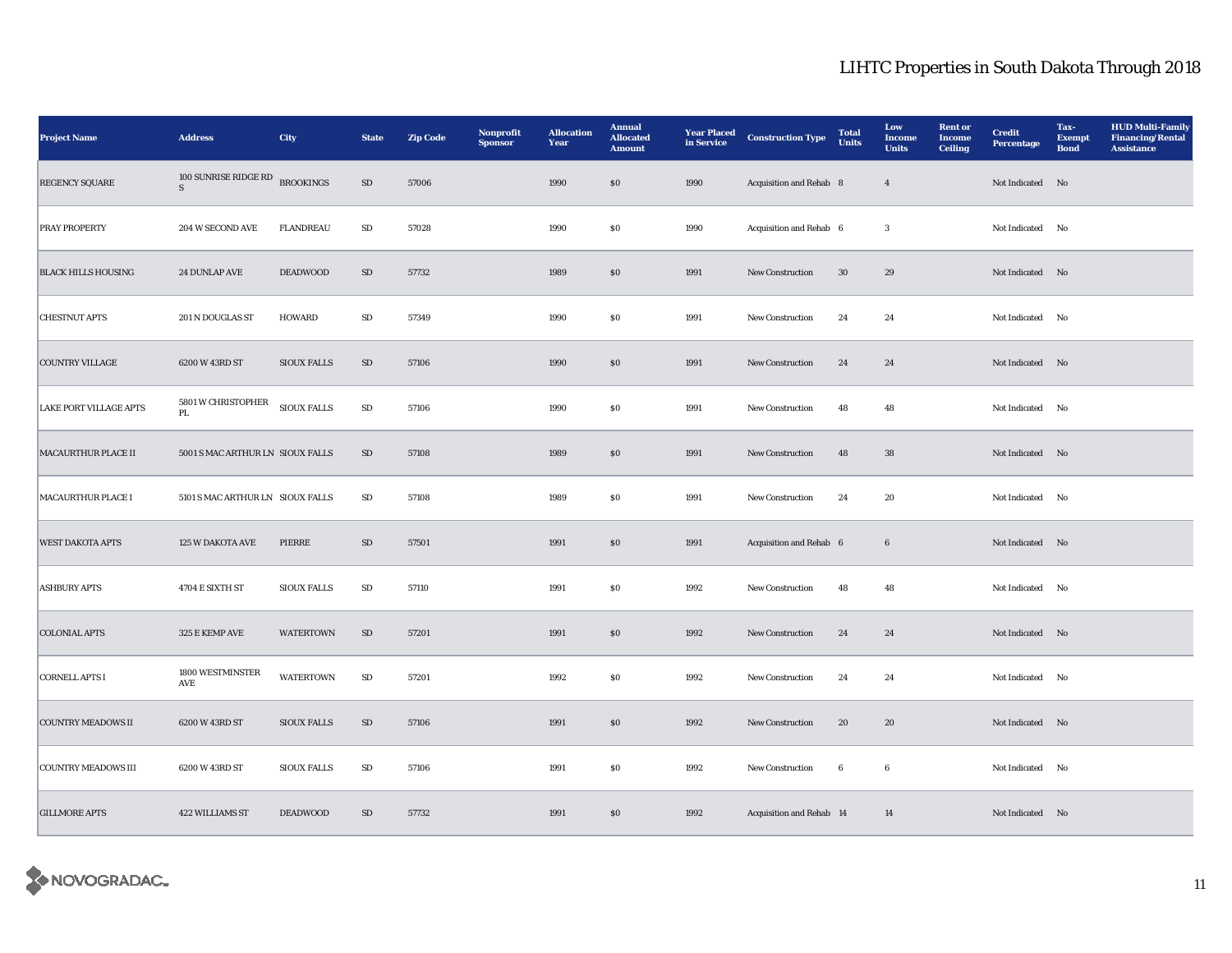| <b>Project Name</b>             | <b>Address</b>                  | City               | <b>State</b> | <b>Zip Code</b> | Nonprofit<br><b>Sponsor</b> | <b>Allocation</b><br>Year | <b>Annual</b><br><b>Allocated</b><br><b>Amount</b> | <b>Year Placed</b><br>in Service | <b>Construction Type</b> | <b>Total</b><br><b>Units</b> | Low<br><b>Income</b><br><b>Units</b> | <b>Rent or</b><br><b>Income</b><br><b>Ceiling</b> | <b>Credit</b><br><b>Percentage</b> | Tax-<br><b>Exempt</b><br><b>Bond</b> | <b>HUD Multi-Family</b><br><b>Financing/Rental</b><br><b>Assistance</b> |
|---------------------------------|---------------------------------|--------------------|--------------|-----------------|-----------------------------|---------------------------|----------------------------------------------------|----------------------------------|--------------------------|------------------------------|--------------------------------------|---------------------------------------------------|------------------------------------|--------------------------------------|-------------------------------------------------------------------------|
| <b>311 8TH AVE W</b>            | 311 EIGHTH AVE W                | <b>SISSETON</b>    | SD           | 57262           |                             | 1990                      | $\$0$                                              | 1992                             | Acquisition and Rehab 8  |                              | $\bf8$                               |                                                   | Not Indicated No                   |                                      |                                                                         |
| <b>RIVER COURT</b>              | $912$ ELM ST                    | VERMILLION         | ${\bf SD}$   | 57069           |                             | 1992                      | $\$0$                                              | 1992                             | New Construction         | 24                           | 24                                   |                                                   | Not Indicated No                   |                                      |                                                                         |
| <b>SPRUCE APTS</b>              | 1900 KENNEDY DR                 | PIERRE             | ${\bf SD}$   | 57501           |                             | 1991                      | $\$0$                                              | 1992                             | New Construction         | 24                           | 24                                   |                                                   | Not Indicated No                   |                                      |                                                                         |
| SUNDIAL SQUARE APTS I           | 106 WATERLOO ST                 | <b>RAPID CITY</b>  | ${\rm SD}$   | 57701           |                             | 1990                      | $\$0$                                              | 1992                             | New Construction         | 21                           | 21                                   |                                                   | Not Indicated No                   |                                      |                                                                         |
| <b>SUNDIAL SQUARE APTS II</b>   | 102 WATERLOO ST                 | <b>RAPID CITY</b>  | SD           | 57701           |                             | 1990                      | <b>SO</b>                                          | 1992                             | New Construction         | 42                           | 42                                   |                                                   | Not Indicated No                   |                                      |                                                                         |
| <b>SUNRISE APTS I (YANKTON)</b> | 2015 GREEN ST                   | YANKTON            | SD           | 57078           |                             | 1991                      | \$0                                                | 1992                             | New Construction         | 33                           | 29                                   |                                                   | Not Indicated No                   |                                      |                                                                         |
| <b>COUNTRY MEADOWS IV</b>       | 6100 W 43RD ST                  | <b>SIOUX FALLS</b> | $\rm SD$     | 57106           |                             | 1991                      | \$0                                                | 1993                             | <b>New Construction</b>  | 29                           | 29                                   |                                                   | Not Indicated No                   |                                      |                                                                         |
| <b>CUMBERLAND APTS</b>          | 3500 N FOURTH AVE               | <b>SIOUX FALLS</b> | SD           | 57104           |                             | 1992                      | \$0                                                | 1993                             | New Construction         | 42                           | 42                                   |                                                   | Not Indicated No                   |                                      |                                                                         |
| <b>GARFIELD APTS</b>            | 701 S WESTERN AVE               | <b>SIOUX FALLS</b> | ${\rm SD}$   | 57104           |                             | 1992                      | ${\bf S0}$                                         | 1993                             | Acquisition and Rehab 26 |                              | $13\,$                               |                                                   | Not Indicated No                   |                                      |                                                                         |
| <b>HILLSIDE APTS</b>            | 3320 SEVENTH AVE                | <b>SPEARFISH</b>   | SD           | 57783           |                             | 1992                      | $\$0$                                              | 1993                             | New Construction         | 16                           | 16                                   |                                                   | Not Indicated No                   |                                      |                                                                         |
| MCC DEVELOPMENT X               | 102 FRONT ST                    | <b>AURORA</b>      | ${\rm SD}$   |                 |                             | 1992                      | $\$0$                                              | 1993                             | Acquisition and Rehab 30 |                              | 24                                   |                                                   | Not Indicated No                   |                                      |                                                                         |
| NORTH CLEVELAND APTS I          | 909 N CLEVELAND AVE SIOUX FALLS |                    | SD           | 57103           |                             | 1992                      | $\$0$                                              | 1993                             | New Construction         | 24                           | 24                                   |                                                   | Not Indicated No                   |                                      |                                                                         |
| <b>NORTH CLEVELAND APTS II</b>  | 901 N CLEVELAND AVE SIOUX FALLS |                    | SD           | 57103           |                             | 1992                      | \$0                                                | 1993                             | <b>New Construction</b>  | 24                           | 23                                   |                                                   | Not Indicated No                   |                                      |                                                                         |
| <b>SCATTERED SITE-BUECHLER</b>  | 116 E SEVENTH AVE               | <b>REDFIELD</b>    | SD           | 57469           |                             | 1992                      | \$0                                                | 1993                             | Acquisition and Rehab 3  |                              | $\mathbf{3}$                         |                                                   | Not Indicated No                   |                                      |                                                                         |
| <b>SUNRISE APTS I</b>           | 2015 GREEN ST                   | YANKTON            | SD           | 57078           |                             | 1992                      | <b>SO</b>                                          | 1993                             | <b>New Construction</b>  | 44                           | 44                                   |                                                   | Not Indicated No                   |                                      |                                                                         |

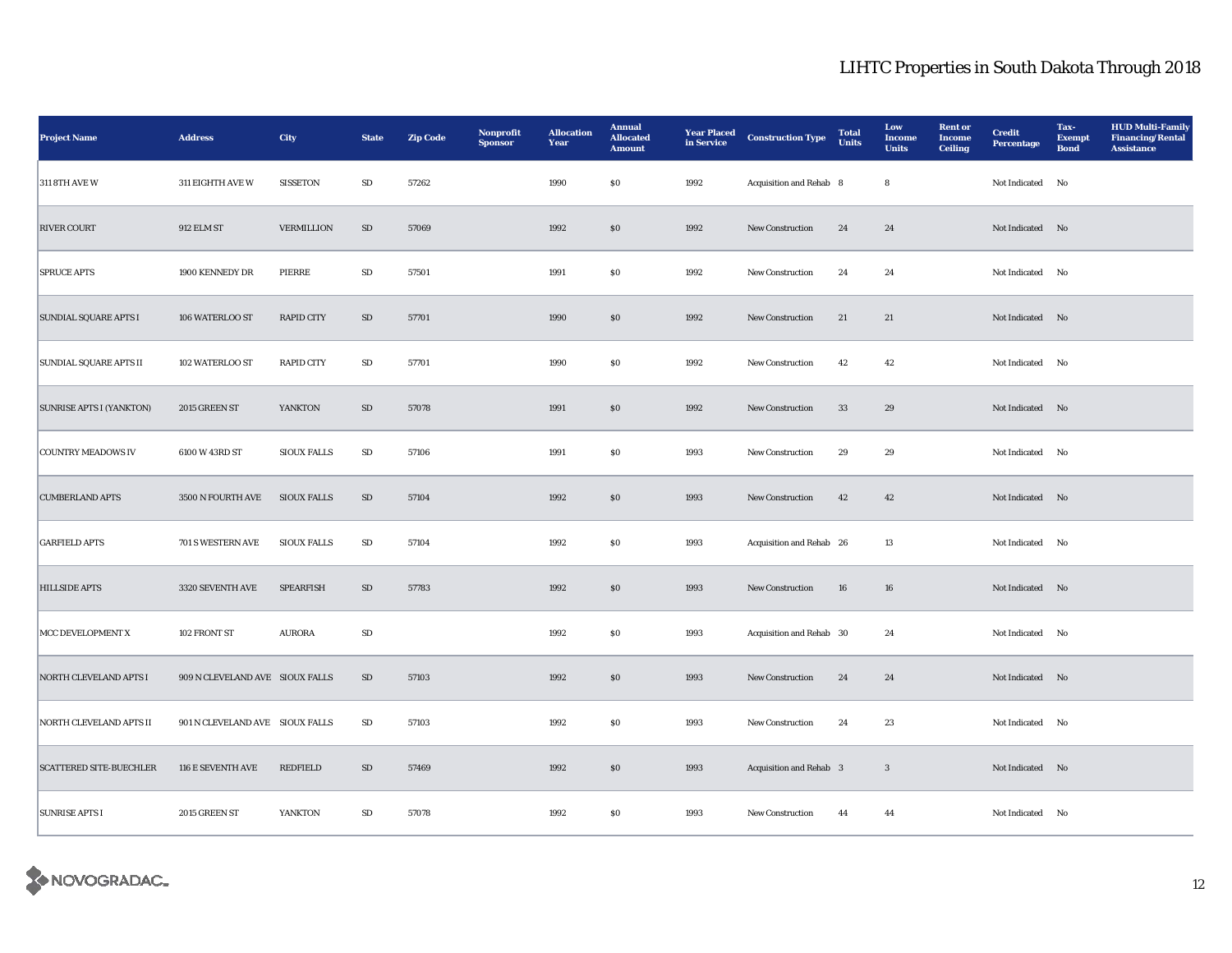| <b>Project Name</b>       | <b>Address</b>                 | <b>City</b>           | <b>State</b> | <b>Zip Code</b> | Nonprofit<br><b>Sponsor</b> | <b>Allocation</b><br>Year | <b>Annual</b><br><b>Allocated</b><br><b>Amount</b> | <b>Year Placed</b><br>in Service | <b>Construction Type</b> | <b>Total</b><br><b>Units</b> | Low<br><b>Income</b><br><b>Units</b> | <b>Rent or</b><br><b>Income</b><br><b>Ceiling</b> | <b>Credit</b><br><b>Percentage</b> | Tax-<br><b>Exempt</b><br><b>Bond</b> | <b>HUD Multi-Family</b><br><b>Financing/Rental</b><br><b>Assistance</b> |
|---------------------------|--------------------------------|-----------------------|--------------|-----------------|-----------------------------|---------------------------|----------------------------------------------------|----------------------------------|--------------------------|------------------------------|--------------------------------------|---------------------------------------------------|------------------------------------|--------------------------------------|-------------------------------------------------------------------------|
| <b>WALNUT APTS</b>        | 502 S WALNUT ST                | <b>ELK POINT</b>      | SD           | 57025           |                             | 1992                      | \$0                                                | 1993                             | New Construction         | 24                           | 24                                   |                                                   | Not Indicated No                   |                                      |                                                                         |
| 600 MEDARY AVE S          | <b>600 MEDARY AVE S</b>        | <b>BROOKINGS</b>      | ${\bf SD}$   | 57006           |                             | 1991                      | $\$0$                                              | 1993                             | New Construction         | 12                           | 12                                   |                                                   | Not Indicated No                   |                                      |                                                                         |
| <b>WINTER PARK APTS</b>   | 1700 N WISCONSIN ST MITCHELL   |                       | SD           | 57301           |                             | 1992                      | \$0                                                | 1993                             | New Construction         | 24                           | 24                                   |                                                   | Not Indicated No                   |                                      |                                                                         |
| <b>BIG STONE APTS</b>     | 656 WALNUT ST                  | <b>BIG STONE CITY</b> | <b>SD</b>    | 57216           |                             | 1994                      | $\$0$                                              | 1994                             | Acquisition and Rehab 8  |                              | 8                                    |                                                   | Not Indicated No                   |                                      |                                                                         |
| <b>BLUFFS EDGE APTS</b>   | 2645 COTTONTAIL DR STURGIS     |                       | SD           | 57785           |                             | 1992                      | \$0                                                | 1994                             | New Construction         | 24                           | 24                                   |                                                   | Not Indicated No                   |                                      |                                                                         |
| <b>CORNELL APTS II</b>    | 1800 WESTMINSTER<br>AVE        | <b>WATERTOWN</b>      | SD           | 57201           |                             | 1993                      | $\$0$                                              | 1994                             | New Construction         | 24                           | 24                                   |                                                   | Not Indicated No                   |                                      |                                                                         |
| <b>ELM CREEK APTS</b>     | $2301\rm\,FLAG$ MOUNTAIN<br>DR | PIERRE                | SD           | 57501           |                             | 1993                      | SO                                                 | 1994                             | New Construction         | 24                           | 24                                   |                                                   | Not Indicated No                   |                                      |                                                                         |
| <b>HARVEST POINT APTS</b> | 511 SE NINTH ST                | <b>MADISON</b>        | SD           | 57042           |                             | 1994                      | \$0                                                | 1994                             | New Construction         | 30                           | 30                                   |                                                   | Not Indicated No                   |                                      |                                                                         |
| <b>MEMORY LANE</b>        | 901 MEMORY LN                  | YANKTON               | SD           | 57078           |                             | 1993                      | \$0                                                | 1994                             | New Construction         | 18                           | 18                                   |                                                   | Not Indicated No                   |                                      |                                                                         |
| <b>OLD MAIN</b>           | 320 N LAWLER ST                | <b>CANTON</b>         | SD           | 57013           |                             | 1993                      | \$0                                                | 1994                             | Acquisition and Rehab 23 |                              | 23                                   |                                                   | Not Indicated No                   |                                      |                                                                         |
| <b>RIVERVIEW PLAZA</b>    | 110 S COURTLAND ST             | CHAMBERLAIN           | SD           | 57325           |                             | 1994                      | \$0                                                | 1994                             | New Construction         | 16                           | 16                                   |                                                   | Not Indicated No                   |                                      |                                                                         |
| <b>RICHMOND II</b>        | 4601 E THIRD ST                | <b>SIOUX FALLS</b>    | SD           | 57110           |                             | 1994                      | ${\bf S0}$                                         | 1994                             | New Construction         | 48                           | 48                                   |                                                   | Not Indicated No                   |                                      |                                                                         |
| <b>RIDGEVIEW APTS II</b>  | 2901 E SIXTH ST                | <b>SIOUX FALLS</b>    | SD           | 57103           |                             | 1994                      | \$0                                                | 1994                             | New Construction         | 48                           | 48                                   |                                                   | Not Indicated No                   |                                      |                                                                         |
| <b>RIVER RUN APTS</b>     | 701 S LYONS AVE                | <b>SIOUX FALLS</b>    | $\rm SD$     | 57106           |                             | 1993                      | ${\bf S0}$                                         | 1994                             | New Construction         | 48                           | $\bf 48$                             |                                                   | Not Indicated No                   |                                      |                                                                         |
| <b>ROLLING HILLS APTS</b> | 721 S 34TH ST                  | <b>SPEARFISH</b>      | SD           | 57783           |                             | 1993                      | \$0                                                | 1994                             | <b>New Construction</b>  | 24                           | 24                                   |                                                   | Not Indicated No                   |                                      |                                                                         |

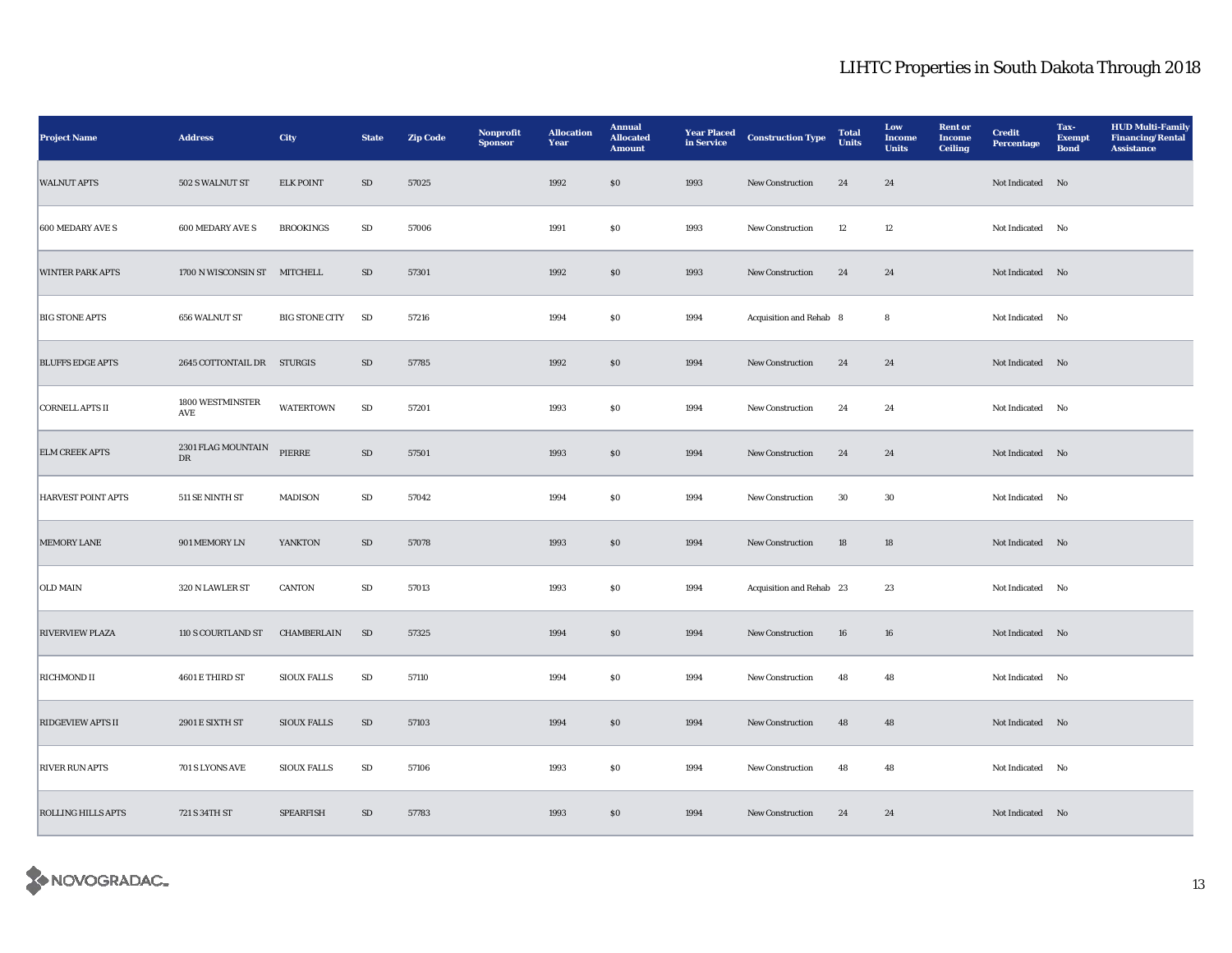| <b>Project Name</b>              | <b>Address</b>                 | City               | <b>State</b> | <b>Zip Code</b> | Nonprofit<br><b>Sponsor</b> | <b>Allocation</b><br>Year | <b>Annual</b><br><b>Allocated</b><br><b>Amount</b> | <b>Year Placed</b><br>in Service | <b>Construction Type</b> | <b>Total</b><br><b>Units</b> | Low<br><b>Income</b><br><b>Units</b> | <b>Rent or</b><br><b>Income</b><br><b>Ceiling</b> | <b>Credit</b><br><b>Percentage</b>   | Tax-<br><b>Exempt</b><br><b>Bond</b> | <b>HUD Multi-Family</b><br><b>Financing/Rental</b><br><b>Assistance</b> |
|----------------------------------|--------------------------------|--------------------|--------------|-----------------|-----------------------------|---------------------------|----------------------------------------------------|----------------------------------|--------------------------|------------------------------|--------------------------------------|---------------------------------------------------|--------------------------------------|--------------------------------------|-------------------------------------------------------------------------|
| <b>AXTELL APTS</b>               | 300 N WESTERN AVE              | <b>SIOUX FALLS</b> | ${\bf SD}$   | 57104           | No                          | 1993                      | $\$0$                                              | 1995                             | New Construction         | 42                           | 42                                   |                                                   | 70 % present<br>value                | $_{\rm No}$                          |                                                                         |
| 1225 MINNESOTA AVE SW            | 1225 MINNESOTA AVE<br>SW       | <b>HURON</b>       | ${\rm SD}$   | 57350           | $\mathbf{N}\mathbf{o}$      | 1993                      | $\$0$                                              | 1995                             | New Construction         | 21                           | 19                                   |                                                   | 30 % present<br>value                | No                                   |                                                                         |
| <b>CUMBERLAND II</b>             | 3520 N FOURTH AVE              | <b>SIOUX FALLS</b> | SD           | 57104           | No                          | 1994                      | $\$0$                                              | 1995                             | New Construction         | 20                           | 20                                   |                                                   | 70 % present<br>value                | No                                   |                                                                         |
| <b>EVERGREEN APTS</b>            | 500 MAIN ST                    | <b>EAGLE BUTTE</b> | SD           | 57625           | $\mathbf{N}\mathbf{o}$      | 1995                      | SO                                                 | 1995                             | <b>New Construction</b>  | 25                           | 25                                   |                                                   | 30 % present<br>value                | No                                   |                                                                         |
| <b>GRINDE APTS</b>               | 100 N KROHN PL                 | <b>SIOUX FALLS</b> | ${\bf SD}$   | 57103           | $\rm No$                    | 1993                      | ${\bf S0}$                                         | 1995                             | Acquisition and Rehab 15 |                              | $15\,$                               |                                                   | Not Indicated No                     |                                      |                                                                         |
| <b>MAJESTIC VIEW APTS</b>        | 1210 S MAJESTIC VIEW<br>PL     | <b>SIOUX FALLS</b> | $\rm SD$     | 57103           | No                          | 1994                      | \$0                                                | 1995                             | <b>New Construction</b>  | 40                           | 40                                   |                                                   | 70 % present<br>value                | No                                   |                                                                         |
| <b>MINNESOTA ESTATES</b>         | 801 E MINNESOTA ST             | <b>RAPID CITY</b>  | SD           | 57701           | No                          | 1993                      | \$0                                                | 1995                             | <b>New Construction</b>  | 48                           | 48                                   |                                                   | 70 % present<br>value                | $_{\rm No}$                          |                                                                         |
| <b>OLDE SCHOOL APTS</b>          | 104 N KROHN PL                 | <b>SIOUX FALLS</b> | SD           | 57103           | Yes                         | 1993                      | \$0                                                | 1995                             | Acquisition and Rehab 27 |                              | 27                                   |                                                   | Both 30% and<br>70% present<br>value | No                                   |                                                                         |
| PHEASANT VIEW APTS               | 3510 S SERTOMA AVE             | <b>SIOUX FALLS</b> | ${\bf SD}$   | 57106           | No                          | 1993                      | $\$0$                                              | 1995                             | New Construction         | 40                           | 40                                   |                                                   | 70 % present<br>value                | $\mathbf{N}\mathbf{o}$               |                                                                         |
| <b>SUNRISE APTS II (YANKTON)</b> | 2015 GREEN ST                  | YANKTON            | ${\rm SD}$   | 57078           | $\mathbf{N}\mathbf{o}$      | 1995                      | $\$0$                                              | 1995                             | <b>New Construction</b>  | 24                           | 24                                   |                                                   | 30 % present<br>value                | $\mathbf{N}\mathbf{o}$               |                                                                         |
| <b>THREE OAKS APTS I</b>         | 700 SIXTH AVE S                | <b>BROOKINGS</b>   | ${\bf SD}$   | 57006           | No                          | 1994                      | $\$0$                                              | 1995                             | New Construction         | 24                           | 24                                   |                                                   | 70 % present<br>value                | $_{\rm No}$                          |                                                                         |
| <b>WESTERN COMFORT APTS</b>      | 2500 W BETHEL PL               | <b>SIOUX FALLS</b> | SD           | 57105           | No                          | 1994                      | SO                                                 | 1995                             | <b>New Construction</b>  | 48                           | 48                                   |                                                   | 70 % present<br>value                | No                                   |                                                                         |
| <b>WINDSOR ESTATES SOUTH</b>     | 913 SOUTHLAND LN               | <b>BROOKINGS</b>   | ${\bf SD}$   | 57006           | No                          | 1994                      | $\$0$                                              | 1995                             | New Construction         | 36                           | 36                                   |                                                   | 30 % present<br>value                | $\mathbf{N}\mathbf{o}$               |                                                                         |
| PHEASANT RUN APTS                | 3506 S SERTOMA AVE SIOUX FALLS |                    | SD           | 57106           | $\mathbf{N}\mathbf{o}$      | 1993                      | \$167,318                                          | 1995                             | <b>New Construction</b>  | 40                           | 40                                   | 60% AMGI                                          | 70 % present<br>value                | No                                   | Yes                                                                     |
| <b>THREE OAKS</b>                | 715 SIXTH AVE S                | <b>BROOKINGS</b>   | SD           | 57006           | No                          | 1994                      | \$215,499                                          | 1995                             | <b>New Construction</b>  | 24                           | 24                                   | 60% AMGI                                          | $70$ % present<br>value              | No                                   | No                                                                      |

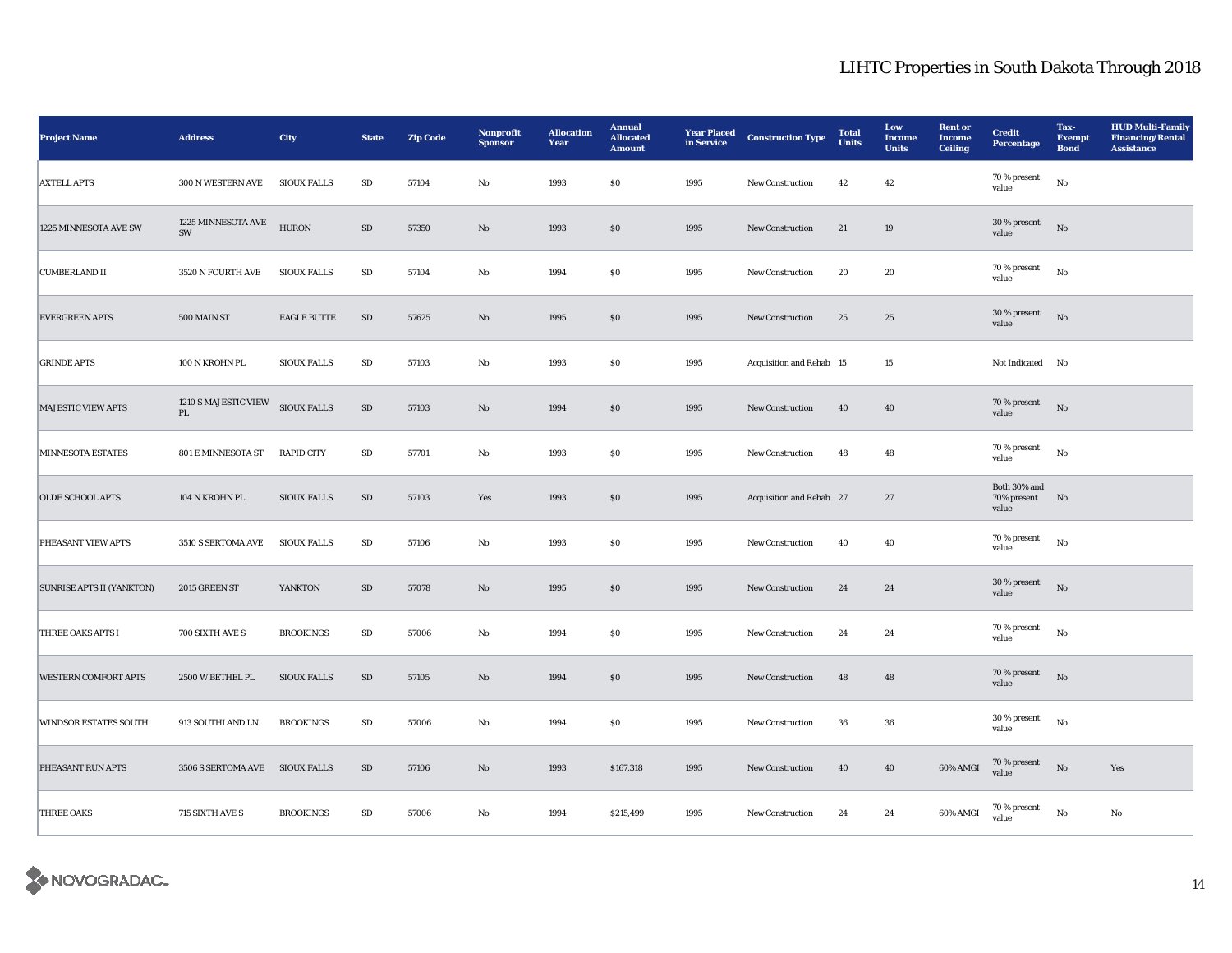| <b>Project Name</b>                           | <b>Address</b>                   | <b>City</b>         | <b>State</b> | <b>Zip Code</b> | Nonprofit<br><b>Sponsor</b> | <b>Allocation</b><br>Year | <b>Annual</b><br><b>Allocated</b><br><b>Amount</b> | <b>Year Placed</b><br>in Service | <b>Construction Type</b> | <b>Total</b><br><b>Units</b> | Low<br><b>Income</b><br><b>Units</b> | <b>Rent or</b><br><b>Income</b><br>Ceiling | <b>Credit</b><br>Percentage | Tax-<br><b>Exempt</b><br><b>Bond</b> | <b>HUD Multi-Family</b><br><b>Financing/Rental</b><br><b>Assistance</b> |
|-----------------------------------------------|----------------------------------|---------------------|--------------|-----------------|-----------------------------|---------------------------|----------------------------------------------------|----------------------------------|--------------------------|------------------------------|--------------------------------------|--------------------------------------------|-----------------------------|--------------------------------------|-------------------------------------------------------------------------|
| <b>HILLVIEW APTS</b>                          | 5001 E 26TH ST                   | <b>SIOUX FALLS</b>  | SD           | 57110           | No                          | 1994                      | \$0                                                | 1996                             | <b>New Construction</b>  | 41                           | 41                                   |                                            | 70 % present<br>value       | No                                   |                                                                         |
| MINNESOTA ESTATES II                          | 817 E MINNESOTA ST               | <b>RAPID CITY</b>   | ${\rm SD}$   | 57701           | $_{\rm No}$                 | 1995                      | $\$0$                                              | 1996                             | New Construction         | 48                           | 48                                   |                                            | $70$ % present<br>value     | $_{\rm No}$                          |                                                                         |
| <b>NORTH RIDGE APTS</b>                       | 500 S LYONS AVE                  | <b>SIOUX FALLS</b>  | $\rm SD$     | 57106           | Yes                         | 1995                      | $\$0$                                              | 1996                             | New Construction         | 60                           | 59                                   |                                            | 70 % present<br>value       | $_{\rm No}$                          |                                                                         |
| <b>RIVERWOOD APTS</b>                         | 1125 MADISON ST                  | VERMILLION          | ${\bf SD}$   | 57069           | No                          | 1995                      | $\$0$                                              | 1996                             | New Construction         | 24                           | 24                                   |                                            | 30 % present<br>value       | $_{\rm No}$                          |                                                                         |
| <b>SOUTHVIEW APTS</b>                         | 920 S 34TH ST                    | <b>SPEARFISH</b>    | ${\bf SD}$   | 57783           | $\rm No$                    | 1995                      | $\$0$                                              | 1996                             | New Construction         | 24                           | 24                                   |                                            | 70 % present<br>value       | $\rm No$                             |                                                                         |
| <b>TANGLEWOOD</b>                             | 2120 SEVENTH AVE                 | BELLE FOURCHE SD    |              | 57717           | No                          | 1994                      | \$0                                                | 1996                             | New Construction         | 24                           | 24                                   |                                            | 30 % present<br>value       | No                                   |                                                                         |
| THREE OAKS APTS II                            | 305 18TH ST SW                   | WATERTOWN           | SD           | 57201           | No                          | 1995                      | \$0                                                | 1996                             | New Construction         | 24                           | 24                                   |                                            | 70 % present<br>value       | $\rm No$                             |                                                                         |
| <b>FOUNTAIN SPRINGS SENIOR</b><br><b>APTS</b> | 1900 HARMONY<br>HEIGHTS LN       | <b>RAPID CITY</b>   | ${\bf SD}$   | 57702           | No                          | 1996                      | $\$0$                                              | 1997                             | New Construction         | 50                           | 50                                   |                                            | 70 % present<br>value       | $_{\rm No}$                          |                                                                         |
| <b>FOXCROFT APTS</b>                          | 101 W BROAD AVE                  | <b>FLANDREAU</b>    | SD           | 57028           | No                          | 1996                      | \$0                                                | 1997                             | <b>New Construction</b>  | 24                           | 24                                   |                                            | 30 % present<br>value       | $_{\rm No}$                          |                                                                         |
| <b>GATEWOOD APTS II</b>                       | 143 BRUNEAU DR                   | NORTH SIOUX CITY SD |              | 57049           | No                          | 1995                      | $\$0$                                              | 1997                             | New Construction         | $32\,$                       | 32                                   |                                            | 70 % present<br>value       | $_{\rm No}$                          |                                                                         |
| HOMESTEAD TRAILS RENT TO<br>OWN I             | 1112 N HOMESTEAD CIR SIOUX FALLS |                     | SD           | 57103           | $\mathbf{No}$               | 1996                      | $\$0$                                              | 1997                             | New Construction         | 27                           | $27\,$                               |                                            | 70 % present<br>value       | $_{\rm No}$                          |                                                                         |
| HOMESTEAD TRAILS RENT TO<br>OWN II            | 1209 N HOMESTEAD<br>$_{\rm CIR}$ | <b>SIOUX FALLS</b>  | ${\bf SD}$   | 57103           | No                          | 1996                      | \$0                                                | 1997                             | New Construction         | $5\phantom{.0}$              | $5\phantom{.0}$                      |                                            | 70 % present<br>value       | No                                   |                                                                         |
| <b>SPRINGWOOD</b>                             | 1405 11TH ST NE                  | <b>WATERTOWN</b>    | $\rm SD$     | 57201           | No                          | 1996                      | $\$0$                                              | 1997                             | New Construction         | 24                           | 24                                   |                                            | 70 % present<br>value       | No                                   |                                                                         |
| <b>GATEWAY APTS</b>                           | 3511 S GATEWAY BLVD SIOUX FALLS  |                     | SD           | 57106           | No                          | 1996                      | \$0                                                | 1998                             | <b>New Construction</b>  | 47                           | 46                                   |                                            | 70 % present<br>value       | $_{\rm No}$                          |                                                                         |
| HUNTER'S RUN TOWNHOMES                        | <b>2710 ELK RD</b>               | <b>STURGIS</b>      | SD           | 57785           | No                          | 1997                      | S <sub>0</sub>                                     | 1998                             | <b>New Construction</b>  | 24                           | 24                                   |                                            | 70 % present<br>value       | No                                   |                                                                         |

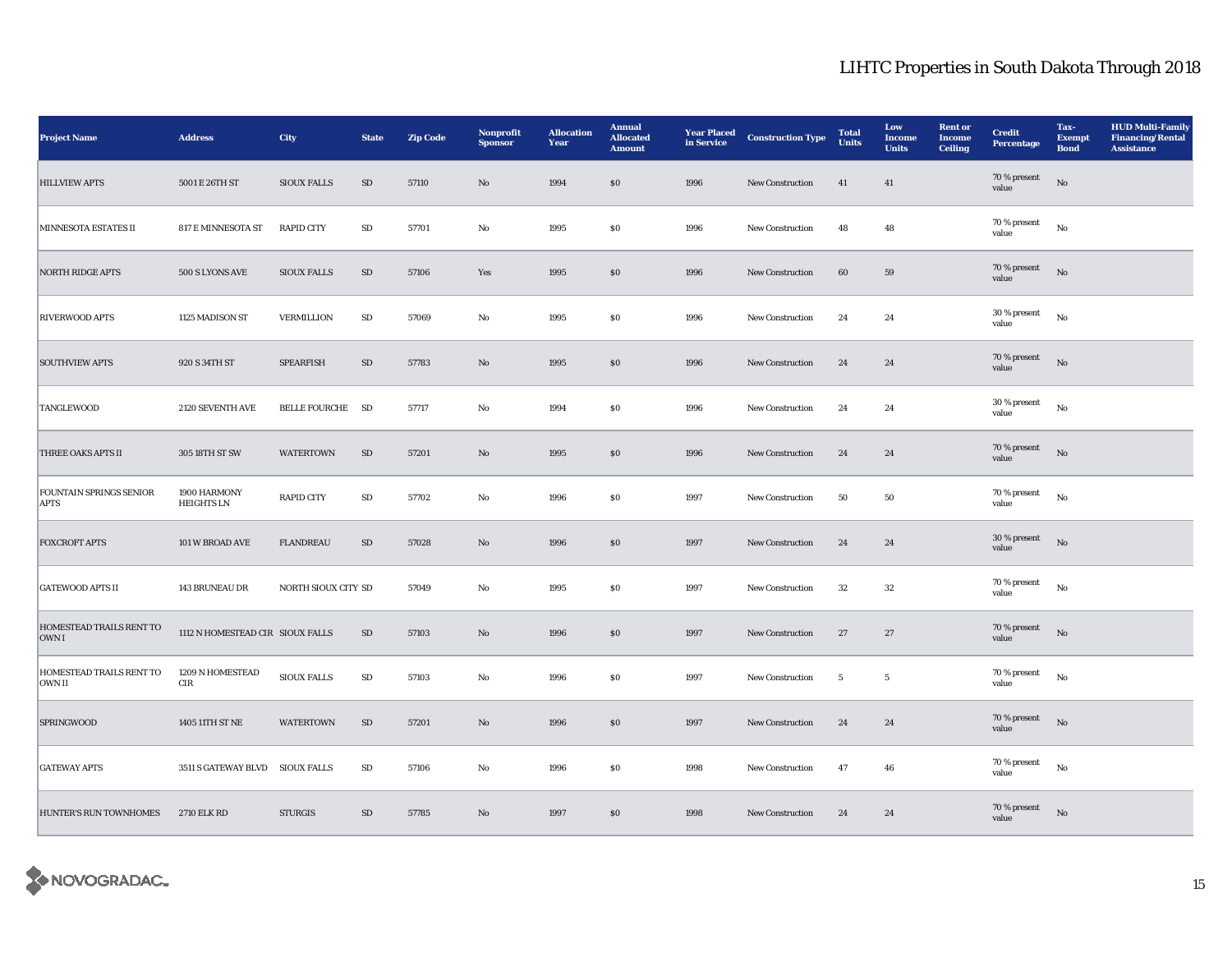| <b>Project Name</b>              | <b>Address</b>                  | City               | <b>State</b> | <b>Zip Code</b> | Nonprofit<br><b>Sponsor</b> | <b>Allocation</b><br>Year | <b>Annual</b><br><b>Allocated</b><br><b>Amount</b> | <b>Year Placed</b><br>in Service | <b>Construction Type</b> | <b>Total</b><br><b>Units</b> | Low<br><b>Income</b><br><b>Units</b> | <b>Rent or</b><br><b>Income</b><br><b>Ceiling</b> | <b>Credit</b><br>Percentage             | Tax-<br><b>Exempt</b><br><b>Bond</b> | <b>HUD Multi-Family</b><br><b>Financing/Rental</b><br><b>Assistance</b> |
|----------------------------------|---------------------------------|--------------------|--------------|-----------------|-----------------------------|---------------------------|----------------------------------------------------|----------------------------------|--------------------------|------------------------------|--------------------------------------|---------------------------------------------------|-----------------------------------------|--------------------------------------|-------------------------------------------------------------------------|
| <b>MEMORIAL PARK APTS</b>        | 420 PHILADELPHIA ST RAPID CITY  |                    | SD           | 57701           | No                          | 1997                      | \$0                                                | 1998                             | <b>New Construction</b>  | 61                           | 61                                   |                                                   | 70 % present<br>value                   | $_{\rm No}$                          |                                                                         |
| <b>SPLIT ROCK</b>                | 1100 E TEAKWOOD ST BRANDON      |                    | $\rm SD$     | 57005           | Yes                         | 1997                      | $\$0$                                              | 1998                             | New Construction         | 32                           | $32\,$                               |                                                   | 70 % present<br>value                   | $_{\rm No}$                          |                                                                         |
| YANKTON SIOUX, PHASE I           | 101 VETERANS DR                 | <b>WAGNER</b>      | ${\bf SD}$   | 57380           | No                          | 1996                      | $\$0$                                              | 1998                             | <b>New Construction</b>  | 10                           | 10                                   |                                                   | 70 % present<br>value                   | $_{\rm No}$                          |                                                                         |
| HERITAGE ACRES APTS III          | <b>2340 E AVE</b>               | <b>STURGIS</b>     | ${\rm SD}$   | 57785           | $\mathbf{N}\mathbf{o}$      | 1997                      | \$66,409                                           | 1998                             | New Construction         | $32\,$                       | $32\,$                               | 50% AMGI                                          | 70 % present<br>value                   | $\rm No$                             | $\mathbf{N}\mathbf{o}$                                                  |
| <b>ESTES PARK</b>                | 1230 ESTES PARK CT              | <b>RAPID CITY</b>  | $\rm SD$     | 57701           | $\mathbf{No}$               | 1999                      | $\$0$                                              | 1999                             | New Construction         | 39                           | $39\,$                               |                                                   | 30 % present<br>value                   | Yes                                  |                                                                         |
| <b>FOXCROFT II</b>               | 601 S CTR ST                    | <b>FLANDREAU</b>   | ${\rm SD}$   | 57028           | $\mathbf{N}\mathbf{o}$      | 1998                      | \$0                                                | 1999                             | <b>New Construction</b>  | 8                            | $\bf8$                               |                                                   | 30 % present<br>value                   | No                                   |                                                                         |
| <b>HERITAGE APTS</b>             | 1818 E THIRD ST                 | <b>SIOUX FALLS</b> | ${\bf SD}$   | 57103           | Yes                         | 1999                      | \$0                                                | 1999                             | Acquisition and Rehab 96 |                              | 96                                   |                                                   | 30 % present<br>value                   | No                                   |                                                                         |
| <b>LINCOLN APTS</b>              | 330 W PROSPECT AVE              | PIERRE             | ${\rm SD}$   | 57501           | $\mathbf{No}$               | 1998                      | \$0                                                | 1999                             | New Construction         | 30                           | $30\,$                               |                                                   | 70 % present<br>value                   | $\rm No$                             |                                                                         |
| <b>QUAIL HOLLOW</b>              | 4600 E THIRD ST                 | <b>SIOUX FALLS</b> | SD           | 57110           | No                          | 1998                      | \$0                                                | 1999                             | <b>New Construction</b>  | 22                           | $\bf 22$                             |                                                   | $70$ % present<br>value                 | $_{\rm No}$                          |                                                                         |
| ROLLING HILLS TOWNHOUSES         | 1804 E FIFTH ST                 | <b>SIOUX FALLS</b> | $\rm SD$     | 57103           | Yes                         | 1999                      | \$108,641                                          | 1999                             | Acquisition and Rehab 47 |                              | 47                                   | 60% AMGI                                          | Both 30% and<br>70% present No<br>value |                                      | Yes                                                                     |
| <b>SOUTH BRIAR</b>               | 503 15TH ST S                   | <b>BROOKINGS</b>   | ${\bf SD}$   | 57006           | Yes                         | 1998                      | \$133,923                                          | 1999                             | <b>New Construction</b>  | 29                           | 29                                   | 60% AMGI                                          | $70\,\%$ present<br>value               | $_{\rm No}$                          | $\mathbf{No}$                                                           |
| <b>SOUTH MAIN</b>                | EAST PRAIRIE RD                 | <b>EAGLE BUTTE</b> | ${\rm SD}$   |                 | Yes                         | 1998                      | \$0                                                | 1999                             | New Construction         | 20                           | 20                                   |                                                   | 30 % present<br>value                   | No                                   |                                                                         |
| <b>SOUTHRIDGE</b>                | 1601 E NORTHSTAR LN SIOUX FALLS |                    | ${\bf SD}$   | 57108           | Yes                         | 1998                      | $\$0$                                              | 1999                             | New Construction         | 59                           | 59                                   |                                                   | 70 % present<br>value                   | No                                   |                                                                         |
| <b>SUNRISE APTS II &amp; III</b> | 2015 GREEN ST                   | YANKTON            | ${\rm SD}$   | 57078           | $\mathbf{N}\mathbf{o}$      | 1998                      | \$0                                                | 1999                             | <b>New Construction</b>  | 32                           | $32\,$                               |                                                   | 70 % present<br>value                   | No                                   |                                                                         |
| <b>TRAIL VIEW ESTATES I</b>      | 1180 HARNEY ST                  | <b>CUSTER</b>      | ${\rm SD}$   | 57730           | No                          | 1998                      | S <sub>0</sub>                                     | 1999                             | <b>New Construction</b>  | 24                           | 24                                   |                                                   | 30 % present<br>value                   | No                                   |                                                                         |

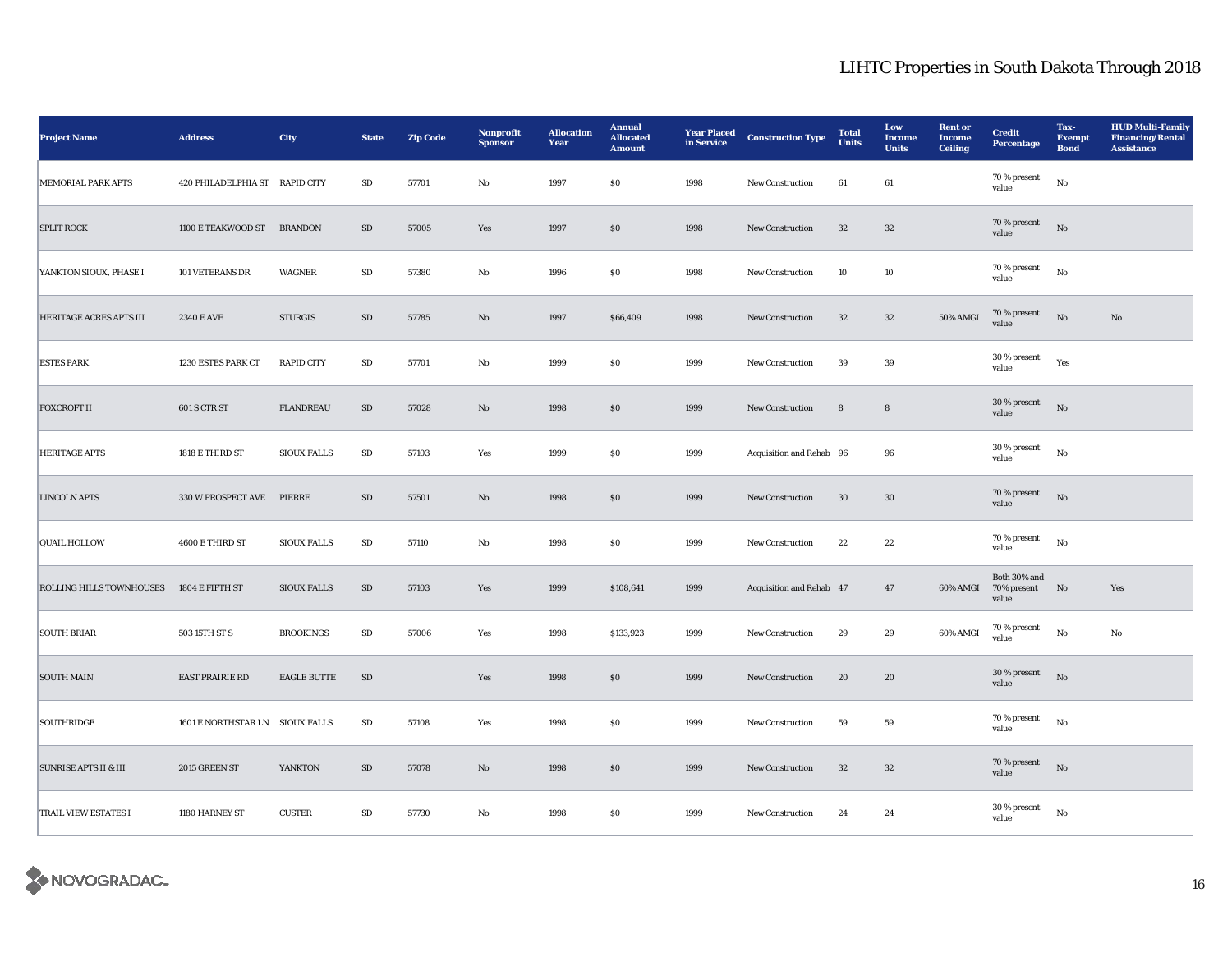| <b>Project Name</b>            | <b>Address</b>                    | City               | <b>State</b> | <b>Zip Code</b> | Nonprofit<br><b>Sponsor</b> | <b>Allocation</b><br>Year | <b>Annual</b><br><b>Allocated</b><br><b>Amount</b> | <b>Year Placed</b><br>in Service | <b>Construction Type</b>  | <b>Total</b><br><b>Units</b> | Low<br><b>Income</b><br><b>Units</b> | <b>Rent or</b><br><b>Income</b><br><b>Ceiling</b> | <b>Credit</b><br><b>Percentage</b>      | Tax-<br><b>Exempt</b><br><b>Bond</b> | <b>HUD Multi-Family</b><br><b>Financing/Rental</b><br><b>Assistance</b> |
|--------------------------------|-----------------------------------|--------------------|--------------|-----------------|-----------------------------|---------------------------|----------------------------------------------------|----------------------------------|---------------------------|------------------------------|--------------------------------------|---------------------------------------------------|-----------------------------------------|--------------------------------------|-------------------------------------------------------------------------|
| <b>LINCOLN II</b>              | 330 W PROSPECT AVE                | PIERRE             | ${\rm SD}$   | 57501           | No                          | 1998                      | \$82,412                                           | 1999                             | <b>New Construction</b>   | 30                           | 30                                   | 60% AMGI                                          | 70 % present<br>value                   | $\rm No$                             | No                                                                      |
| <b>BERGELAND APTS</b>          | 2412 W 46TH ST                    | <b>SIOUX FALLS</b> | ${\bf SD}$   | 57105           | Yes                         | 1999                      | \$0                                                | 2000                             | New Construction          | 44                           | 44                                   |                                                   | 70 % present<br>value                   | $_{\rm No}$                          |                                                                         |
| <b>GREEN BRIAR</b>             | 410 15TH ST S                     | <b>BROOKINGS</b>   | SD           | 57006           | No                          | 1999                      | \$0                                                | 2000                             | <b>New Construction</b>   | 29                           | 29                                   |                                                   | 70 % present<br>value                   | $\rm No$                             |                                                                         |
| <b>PARKWOOD APTS</b>           | 1209 MADISON ST                   | <b>VERMILLION</b>  | SD           | 57069           | No                          | 1999                      | $\$0$                                              | 2000                             | New Construction          | 24                           | 24                                   |                                                   | 30 % present<br>value                   | $_{\rm No}$                          |                                                                         |
| YANKTON SIOUX II               | 39406 299TH ST                    | <b>WAGNER</b>      | SD           | 57380           | No                          | 1999                      | \$0                                                | 2000                             | <b>New Construction</b>   | 10                           | 10                                   |                                                   | 70 % present<br>value                   | $\rm No$                             |                                                                         |
| <b>CARLYLE APTS</b>            | 1901 THIRD AVE SE                 | <b>ABERDEEN</b>    | $\rm SD$     | 57401           | Yes                         | 2000                      | \$0                                                | 2001                             | New Construction          | 42                           | 42                                   |                                                   | 70 % present<br>value                   | No                                   |                                                                         |
| <b>DAKOTA VIEW APTS</b>        | 497 MEMORIAL DR                   | <b>WAGNER</b>      | SD           | 57380           | $\mathbf{No}$               | 2000                      | \$0                                                | 2001                             | Acquisition and Rehab 26  |                              | 26                                   |                                                   | 30 % present<br>value                   | No                                   |                                                                         |
| <b>MEADOWLANDS</b>             | 3501 S MARION RD                  | <b>SIOUX FALLS</b> | $\rm SD$     | 57106           | No                          | 2000                      | \$0                                                | 2001                             | Acquisition and Rehab 119 |                              | 119                                  |                                                   | 30 % present<br>value                   | Yes                                  |                                                                         |
| <b>SUTTON PLACE I</b>          | 3000 DOUGLAS AVE                  | <b>YANKTON</b>     | SD           | 57078           | No                          | 2000                      | \$0                                                | 2001                             | <b>New Construction</b>   | 29                           | 29                                   |                                                   | 70 % present<br>value                   | No                                   |                                                                         |
| <b>WEST POINTE TOWNHOMES I</b> | 4400 W BRIGGS DR                  | <b>SIOUX FALLS</b> | SD           | 57107           | Yes                         | 2000                      | \$0                                                | 2001                             | <b>New Construction</b>   | 29                           | 29                                   |                                                   | 70 % present<br>value                   | No                                   |                                                                         |
| BRENNAN HILLS TOWNHOMES        | 4508 E BRENNAN DR                 | <b>SIOUX FALLS</b> | ${\rm SD}$   | 57110           | $\mathbf{N}\mathbf{o}$      | 2001                      | \$0                                                | 2002                             | New Construction          | 62                           | 61                                   |                                                   | 70 % present<br>value                   | $_{\rm No}$                          |                                                                         |
| <b>EAST WOODS</b>              | 1705 E FIRST AVE                  | <b>MITCHELL</b>    | SD           | 57301           | No                          | 2001                      | \$0                                                | 2002                             | <b>New Construction</b>   | 45                           | 44                                   |                                                   | 70 % present<br>value                   | $_{\rm No}$                          |                                                                         |
| <b>ELMWOOD ESTATES</b>         | 601 N ELMWOOD AVE SIOUX FALLS     |                    | SD           | 57104           | $\mathbf{N}\mathbf{o}$      | 2000                      | \$0                                                | 2002                             | Acquisition and Rehab 98  |                              | 97                                   |                                                   | Both 30% and<br>70% present No<br>value |                                      |                                                                         |
| STONEY CREEK TOWNHOMES I       | 7412 W STONEY CREEK<br>${\rm ST}$ | <b>SIOUX FALLS</b> | ${\rm SD}$   | 57106           | $\rm No$                    | 2001                      | ${\bf S0}$                                         | 2002                             | New Construction          | 60                           | ${\bf 59}$                           |                                                   | 70 % present<br>value                   | $_{\rm No}$                          |                                                                         |
| <b>SUTTON PLACE II</b>         | 2908 DOUGLAS AVE                  | YANKTON            | $\rm SD$     | 57078           | $\mathbf{N}\mathbf{o}$      | 2001                      | \$0                                                | 2002                             | New Construction          | 30                           | 30                                   |                                                   | 70 % present<br>value                   | $_{\rm No}$                          |                                                                         |